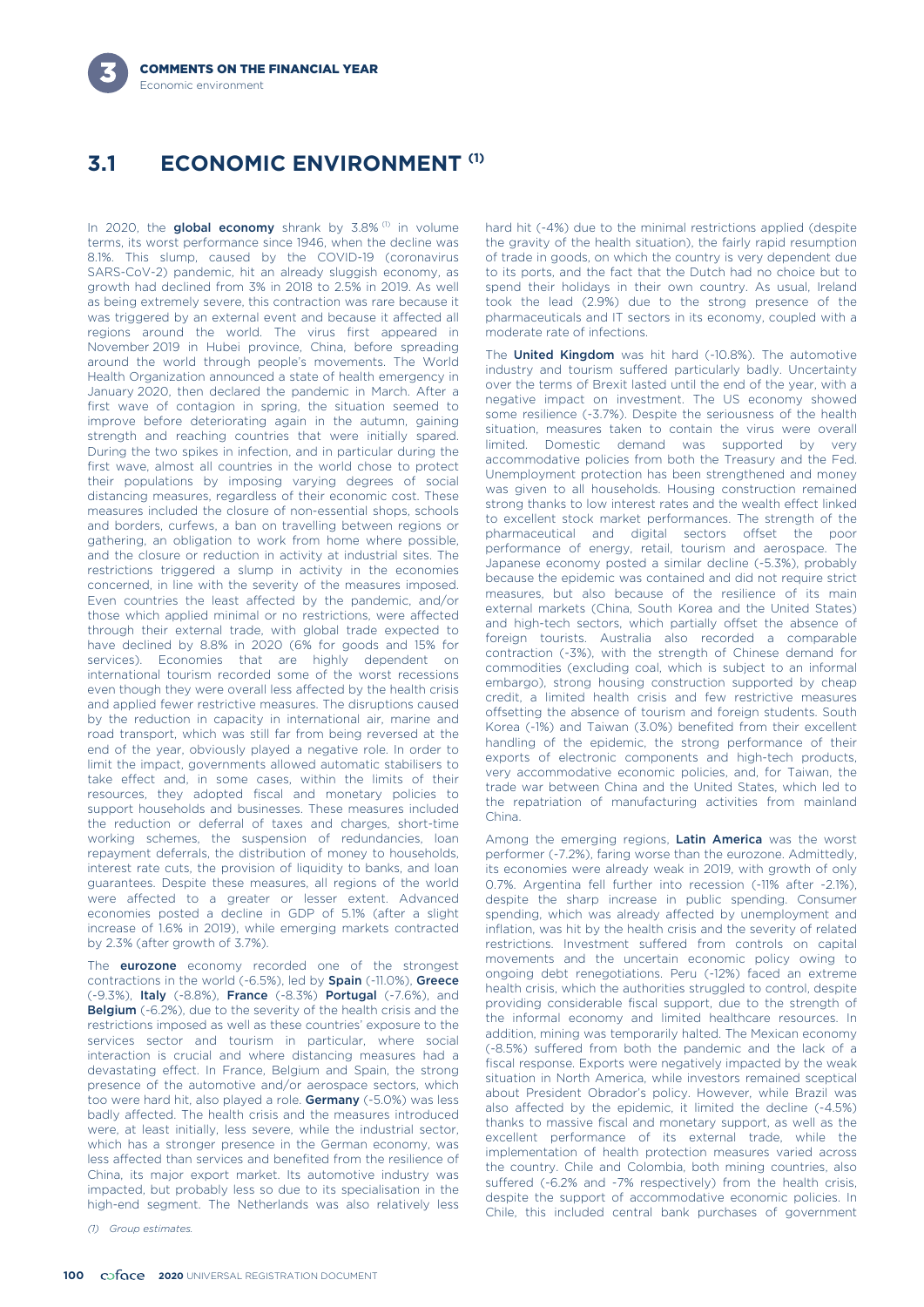



securities and the possibility for households to withdraw some of their pension savings. However, Chile faced a referendum to modify its constitution, while Colombia was hit by falling oil and coal prices, as well as the drying up of foreign direct investment.

The **Middle East** and **North Africa** saw their economies shrink by 6.2%. Oil-producing countries suffered from both the slide in prices and the drop in production provided for in the OPEC+ agreement: Algeria (-6.5%), Oman (-6.2%), United Arab Emirates (-6.1%), Saudi Arabia (-4.3%), Iraq (-12%). Iran, which still faced US sanctions, contracted slightly more (-8% after -6.5%). Israel (-5.5%) suffered from strict health measures, soaring unemployment, the collapse of tourism and the impact of the slowdown in Europe on its exports. Morocco (-7%) and Tunisia (-9%) faced a decline in exports to Europe, the absence of tourists, and the health crisis.

Central European economies overall declined by 4.9%, with major disparities: Slovakia (-7.6%), Czech Republic (-7.1%), Hungary (-6.6%), due to their high exposure to the European automotive sector, and Croatia (-9.5%) due to its dependence on tourism, suffered much more than Poland (-2.8%) or Serbia (-1.5%), where household spending held up well. Similarly, Turkey (0.5%) introduced an ultra-accommodative monetary policy, causing a sharp deterioration in its current account balance. Eastern Europe and Central Asia saw GDP fall by 4.1% overall, for example in Russia (-4.3%), Kazakhstan (-3.5%) and Ukraine (-5.2%). These three countries were hit by the health crisis, and Kazakhstan and Ukraine responded with strict measures. Russia and Kazakhstan faced a drop in oil and gas revenues, while Ukraine benefited from strong grain and iron ore prices. Consumption fell in line with shrinking incomes and rising unemployment, as did investment, despite fiscal support in Kazakhstan financed by drawing on the sovereign fund.

Sub-Saharan Africa posted a decline of 3.3%. Oil-producing countries such as Nigeria (-3.5%) and Angola (-4%) suffered, while agricultural countries resisted: Côte d'Ivoire (1%), Kenya (0.5%), Ghana (1%). South Africa (-8%), which was already in a weak position (0.2% in 2019), suffered both a violent health crisis with strict lockdown measures and a drop in external demand for its vehicles and commodities.

Finally, **emerging Asia** fell by only 0.2% thanks to support from China (2.3%) and Vietnam (2.9%). China quickly contained the epidemic, allowing its economy to recover strongly, particularly through exports and investment. Vietnam benefited from the transfer of some production capacity from China due to its trade dispute with the United States. Indonesia resisted (-1.7%) due to the cushion provided by its agricultural sector and variable distancing measures due to the country's size, but this came at the expense of a high death toll and a contraction in imports, which largely offset the absence of tourists. The other major emerging economies suffered more: India (-9%), Philippines (-9.5%), Thailand (-5.5%), Malaysia (-5%). All of them faced a major health crisis and took severe measures that had a significant impact on domestic demand through a loss of income and rising unemployment. Fiscal support came at the expense of public investment. While their exports of electronic and IT equipment, as well as agricultural products, resumed in the second half of the year with the recovery in China and the relaunch of supply chains, tourism remained on hold.



#### $/$  GDP GROWTH (AS A%): 2019, 2020 AND 2021 $^{(1)}$  (SOURCE COFACE)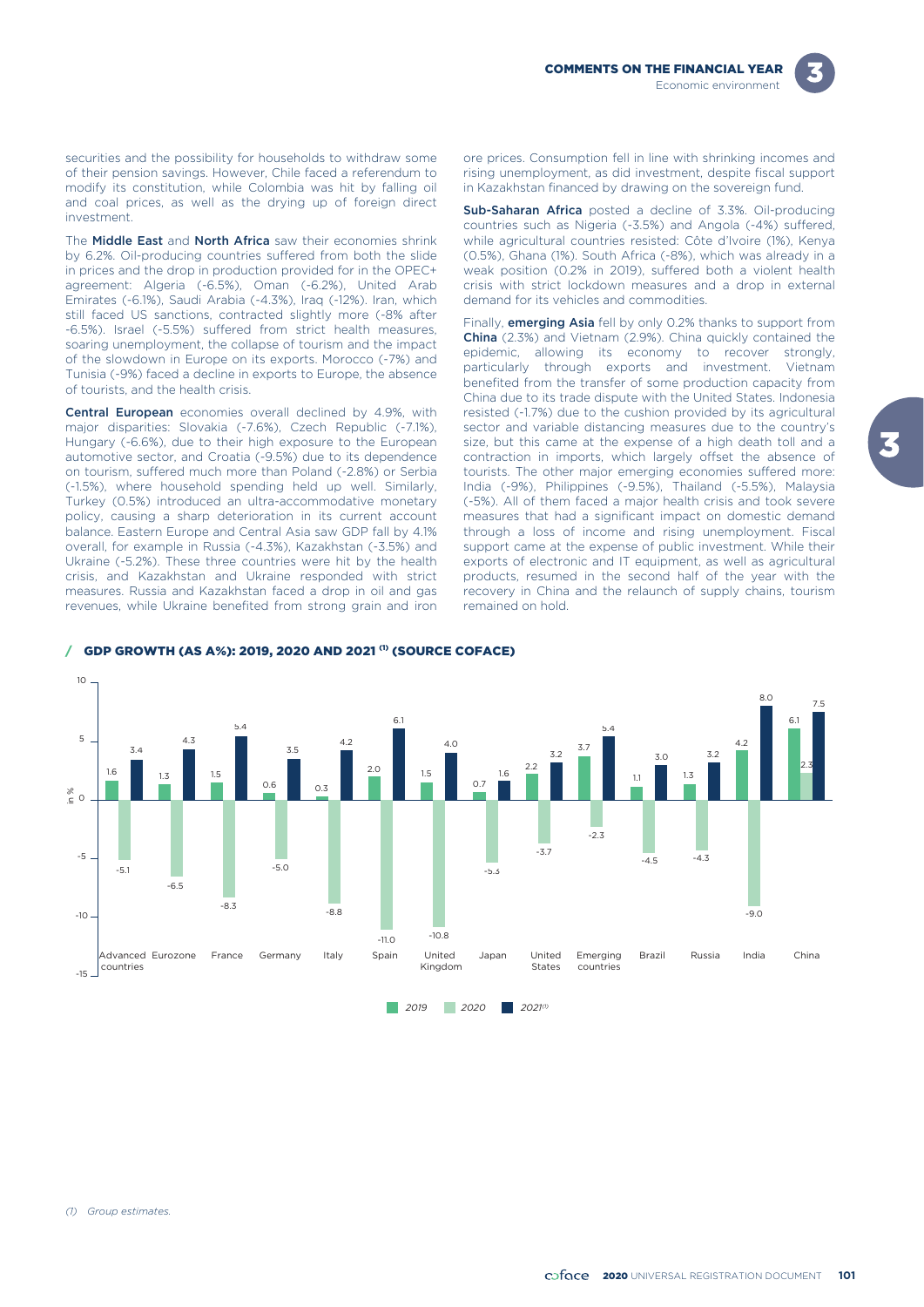# **3.2 SIGNIFICANT EVENTS OF 2020**

## **3.2.1 Coface launches its new 2023 strategic plan, Build to Lead**

During its investor day organised on February 25 in Paris, Coface presented its new 2023 strategic plan Build to Lead. This plan seeks to take further the business and cultural transformation undertaken under Fit to Win.

In particular the new plan will: a) continue to strengthen risk management and underwriting discipline; b) improve service, commercial and operational efficiency; c) invest in select growth initiatives in trade credit insurance as well as in specialty lines and d) maintain balance sheet strength.

With the implementation of the plan Build to Lead, Coface raises all its financial targets.

The rapid occurrence of the health and economic crisis induced after the presentation of the plan does not call into question the fundamentals of the plan. Circumstances have led to a review of the Group's short-term priorities, but the strategic direction remains the same.

### **3.2.2 Coface demonstrates its agility in crisis management**

Faced with the occurrence of the health crisis and the economic freeze in a large number of countries, Coface quickly took measures to mitigate the effects on its economic model. First, Coface's teams were working from home with no disruption in quality of service delivered to clients, thus demonstrating operational agility.

On the financial level, Coface rapidly reduced the level of risk of its investment portfolio and significantly increased its liquidity level to 21% at the peak of the crisis at the end of the first quarter, before gradually reinvesting its liquidities folowing the implementation of the financial measures taken by governments and central banks.

During this period, the Group was able to refinance its factoring business without any problems thanks to the over-collateralisation of available bank lines and the responsiveness of its teams, who were also able to renew

certain bank lines on time or in advance, while maintaining satisfactory financial conditions in line with its expectations.

For reasons of prudence, in line with the recommendations of regulatory and governmental authorities, and to maintain its financial agility, the Board of Directors decided at its meeting on April 1 to propose to the Combined General Meeting of May 14, 2020 to pay no dividend for the financial year ending December 31, 2019. This measure resulted in a gain of approximately 13 points on the Group's solvency ratio.

Lastly, in response to the general deterioration in credit risk, Coface took an exceptionally high number of preventive measures in its insurance and factoring portfolios. Despite record volumes, most of the decisions were taken following a detailed analysis of the situation of each debtor, based on its country, sector and specific situation.

## **3.2.3 Coface cooperates with a number of countries to guarantee the availability of credit insurance**

In 2020, many governments were quick to recognize the crucial role of credit insurance in maintaining business-to-business credit, the primary source of financing for many businesses. In order to guarantee the availability of credit insurance in a period when the risk is not necessarily insurable, many states have set up guarantee mechanisms of varying form and scope. During the year Coface has signed 13 government agreements that represent 64% of its exposure as of December 31, 2020.

Depending on the country, these mechanisms take the form of proportional reinsurance treaties or supplementary guarantees. The treaties generally cover domestic policyholders or policyholders domiciled in the country and concern the entire existing portfolio and new business. Depending on the country, the schemes are subject to a cession rate for premiums and claims, which may differ, and generally give rise to the

payment of a reinsurance commission. It enables the insurer's customers to purchase a guarantee that is no longer available on the private market because of the difficulty of insuring risks that have become too uncertain.

The impact of all these governmental schemes on FY-2020 accounts have lowered pre-tax profit by €5.9 million in 2020. Given the current low level of claims activity, under these schemes, Coface will end up ceding more premiums than claims.

During the last quarter, Coface signed 12 extensions of agreements with France, Germany, Italy, United Kingdom, the Netherlands, Denmark, Belgium, Slovenia, Canada, Portugal, Israel and Norway. These agreements aim to extend the arrangements put in place in 2020 until June 30, 2021.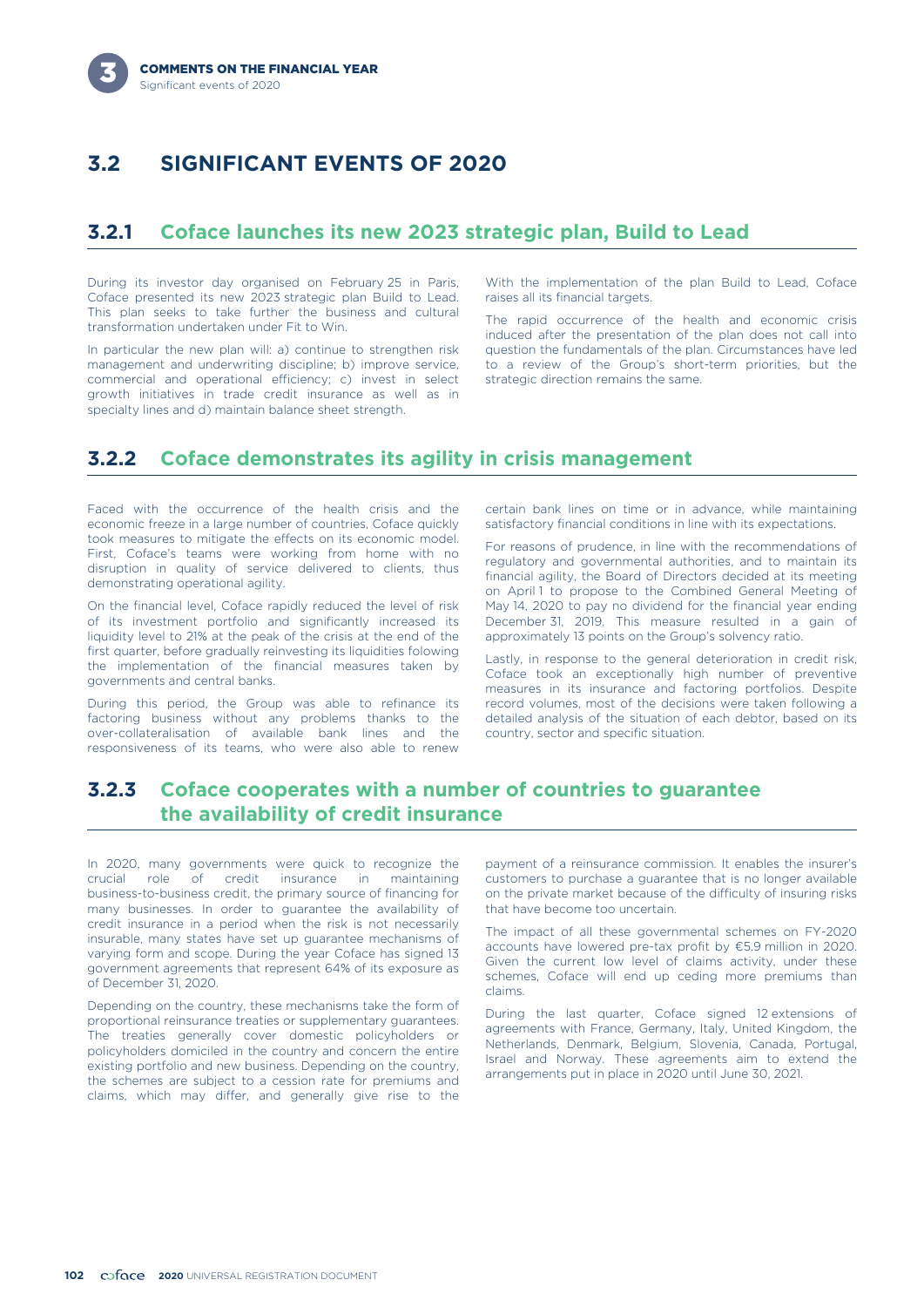

# **3.2.4 Rating agencies recognise Coface's good performances**

Before the beginning of the crisis, on February 24, Rating agency AM Best has assigned a Financial Strength Rating (FSR) of A (Excellent) to Compagnie française d'assurance pour le commerce extérieur (la Compagnie) and to Coface Re. Both ratings have a stable outlook.

The agency has also affirmed the FSR of Coface North America Insurance Company (CNAIC) to A (Excellent). The outlook remains stable.

After the crisis started, the rating agencies quickly analysed the potential consequences of the crisis on the various sectors of economic activity. In the insurance sector, and particularly in credit insurance, the first reaction was to anticipate a deterioration in the rating profile.

Thus, the rating agency Moody's confirmed Coface's Insurance Financial Strength (IFS) A2 rating on March 27,2020 but the outlook is now moved to negative.

Ratings agency Fitch has, on March 31, 2020 placed Coface on Rating Watch Negative. This includes Coface's Insurer Financial Strength (IFS) rating. On November 5<sup>th</sup>, the agency maintained the rating watch at negative.

# **3.2.5 Shareholding evolution**

On 25<sup>th</sup> of February 2020, Natixis announced the sale of 29.5% of the share capital of Coface to Arch Capital Group Ltd and has stated its intention to resign from COFACE's Board of Directors after the closing of the transaction. Natixis also specified that its agreement with Arch states that, on this date, Coface's Board of Directors will be composed of ten members comprising four members proposed by Arch and six independent directors (including the current five independent directors).

Coface's Board of Directors, liaising with the Nominations and Compensation Committee, decided to immediately launch a search for the future Chairman of the Board whose term of office will take effect on the closing date of the transaction. The Chairman of the Board will be an independent director.

Final completion of the transaction is subject to obtaining all the required regulatory authorizations.

Arch affirmed support of COFACE's current management and of its new 2023 strategic plan Build to Lead.

# **3.2.6 Coface finalised the acquisition of GIEK Kredittforsikring AS**

On July 1, Coface announced the closing of the acquisition of GIEK Kredittforsikring AS, a company created in 2001 that manages the short-term export credit insurance portfolio previously underwritten by the Norwegian ECA, GIEK. Coface has acquired all GIEK Kredittforsikring AS shares, and the business will thus operate under the brand name Coface GK.

GIEK is consolidated in the Group account starting from 1st of July and its integration lead to the recognition of a €8.9 million badwill in the September 2020 net result.

## **3.2.7 Merger of the Brazilian subsidiary SBCE (Seguradora Brasileira C.E.) with Coface Do Brasil**

Following the buyout in 2019 by Compagnie française operation is in line with the Group's desire to rationalise its d'assurance pour le commerce extérieur of minority interests in presence in Brazil and meet regulatory requirements. The its subsidiary SBCE (Seguradora Brasileira C.E.), it was decided impact of this transaction on the co its subsidiary SBCE (Seguradora Brasileira C.E.), it was decided to merge it into its other subsidiary Coface Do Brasil. This statements for the year is nil.

## **3.2.8 Nicolas Namias is appointed as Chairman of Directors of COFACE SA**

September 9, 2020 and elected Nicolas Namias, Chief COFACE SA Board following his departure from Natixis. Executive Officer of Natixis, as Chairman of the Board of

The Board of Directors of COFACE SA had a meeting on Directors. He succeeds François Riahi, who is leaving the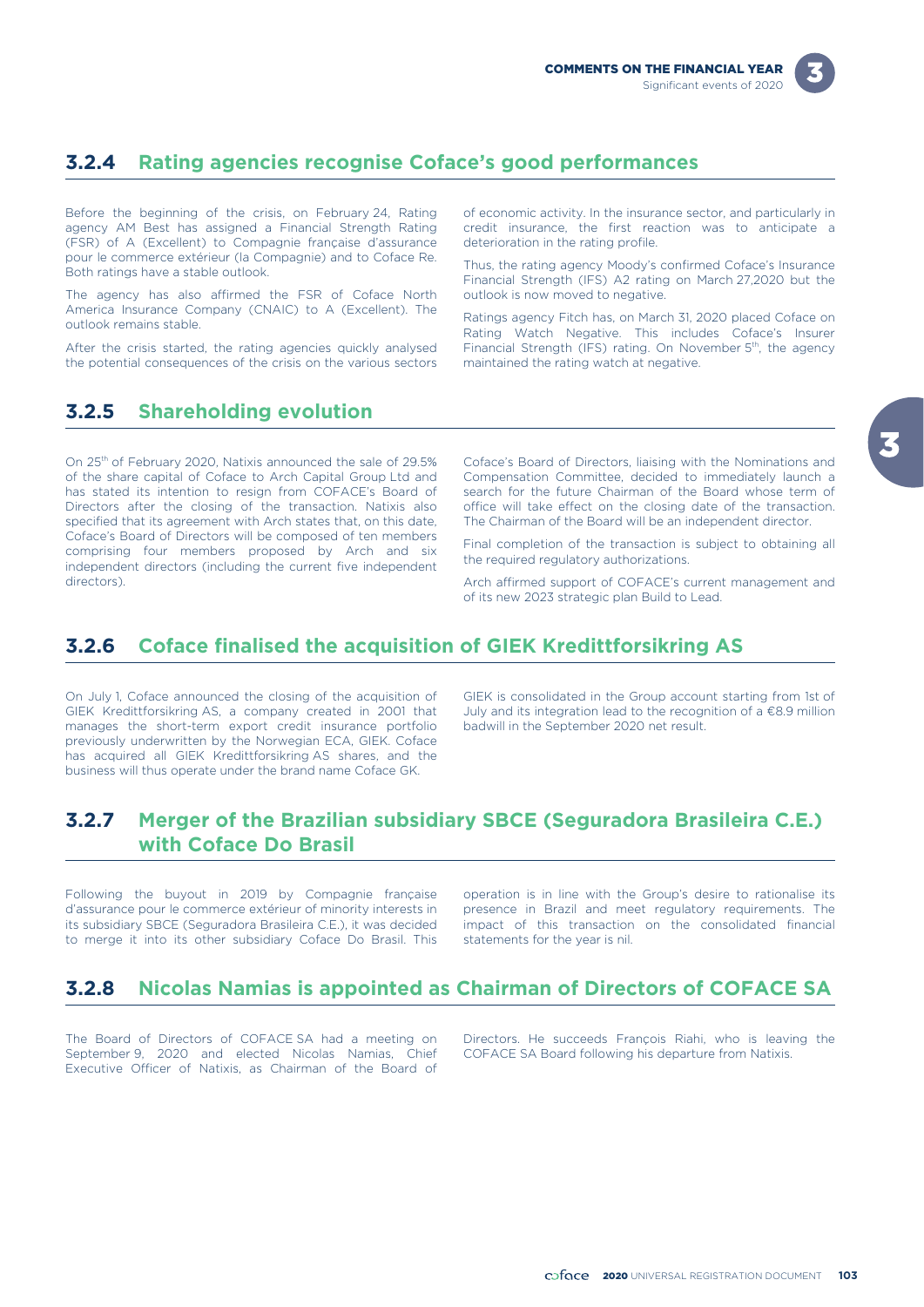## **3.2.9 Implementation of a share buyback programme**

Through its Build to Lead plan, Coface continues to improve the capital efficiency of its business model. Confident in the strength of its balance sheet, Coface launched on October 26, 2020 a shares buybacks programs for a total amount of 15 million euros. The description of these programs is as follows:

l a program for a targeted amount of 15 million euros was launched at October 27, 2020 and extends until January 29, 2021 with 1,852,157 additional shares bought. As of December 31, 2020, Coface purchased 1,110,677 shares for an amount of 8,613,694.42 euros.

# **3.3 COMMENTS ON THE RESULTS AS AT DECEMBER 31, 2020**

### **3.3.1 Group performance**

Consolidated turnover came to €1,450.9 million, down 0.6% on 2019 at constant FX and perimeter. The net combined ratio stood at 79.8%, or 2.1 points above the level recorded in 2019 (77.7%). This breaks down into a 2.7 point increase in the loss ratio to 47.7% and a 0.6 point decline in the cost ratio to 32.1% compared with 2019. The Group ended the year with net income (Group share) down 43%, to €82.9 million (*vs.* €146.7 million in 2019) and return on equity of 4.8%.

The Group adjusted its target solvency ratio upwards to a range of between 155% and 175%. The solvency ratio is estimated at 204.7% at December 31, 2020<sup>(1)</sup>. Coface will propose the payment of a dividend  $(2)$  of  $\epsilon$ 0.55 per share to shareholders, representing a payout ratio of 100%.

The changes at constant FX and perimeter, presented for comparison purposes in the tables below, take into account the consolidation of Coface PKZ as of April 1, 2019 and of Coface GK from July 1, 2020.

### **3.3.2 Turnover**

The Group's consolidated turnover fell by 0.6% at constant FX and perimeter (down -2.0% at current FX and perimeter) to €1,450.9 million at December 31, 2020.

Changes in exchange rates reduced turnover by 2.1 points. This was mainly due to the depreciation of Latin American currencies (especially the Argentinean peso, but also the Brazilian real and the Chilean peso) and the Turkish lira.

The table below shows changes in the Group's consolidated turnover by business line as of December 31, 2019 and 2020:

|                                                                            |         | <b>AS AT DEC. 31</b> |                 |        | <b>CHANGE</b>                              |  |
|----------------------------------------------------------------------------|---------|----------------------|-----------------|--------|--------------------------------------------|--|
| Change in consolidated turnover by business line<br>(in millions of euros) | 2020    | 2019                 | in $\epsilon$ m | as a % | as a %: at<br>constant FX<br>and perimeter |  |
| Insurance                                                                  | 1,392.4 | 1.417.0              | (24.6)          | (1.7%) | (0.2%)                                     |  |
| o/w Gross earned premiums*                                                 | 1,204.3 | 1.235.6              | (31.3)          | (2.5%) | (0.8%)                                     |  |
| o/w Services**                                                             | 188.1   | 181.4                | 6.7             | 3.7%   | 4.1%                                       |  |
| Factoring                                                                  | 58.5    | 64.1                 | (5.7)           | (8.8%) | (8.3%)                                     |  |
| <b>CONSOLIDATED TURNOVER</b>                                               | 1.450.9 | 1.481.1              | (30.2)          | (2.0%) | (0.6%)                                     |  |

\* Gross earned premiums-credit, Single Risk and surety bond insurance.

\*\* Sum of turnover from services related to credit insurance ("Fee and commission income" and "Other insurance-related services") and services provided to customers without credit insurance (access to information on corporate solvency and marketing information – "Information and other services", and debt collection services – "Receivables management").

*(2) The proposed dividend is subject to the approval of the Annual General Shareholders' Meeting of May 12, 2021.*

*<sup>(1)</sup> This estimated solvency ratio is a preliminary calculation made according to Coface's interpretation of Solvency II Regulations, using the Partial Internal Model. The result of the definitive calculation may differ from the preliminary calculation. The estimated solvency ratio is not audited.*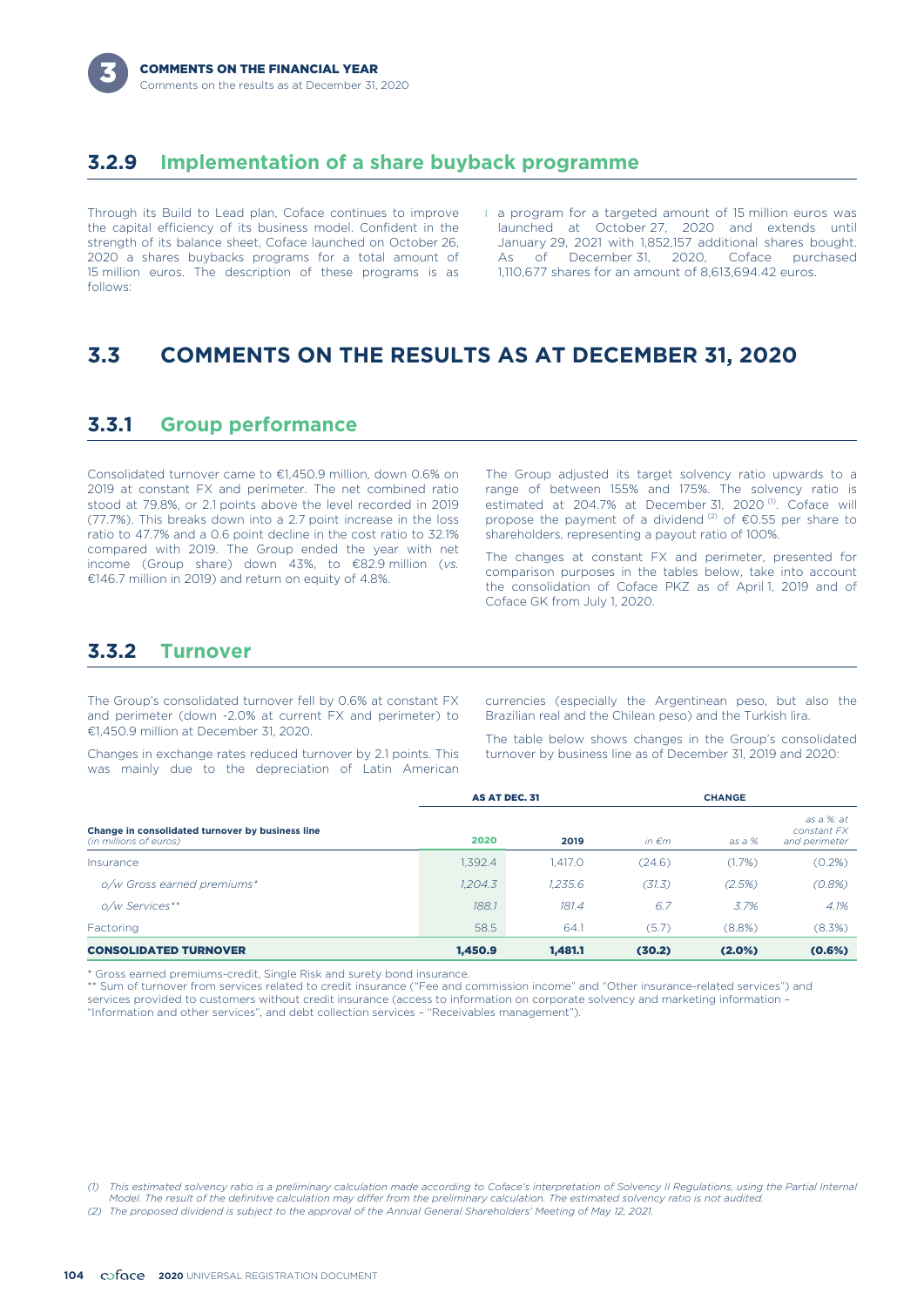#### Insurance

Turnover from the insurance business (including surety bond and Single Risk insurance) was down by 0.2% at constant FX and perimeter (-1.7% at current FX and perimeter), at €1,392.4 million in 2020, compared with €1,417.0 million in 2019.

Gross earned premiums were down by 0.8% at constant FX and perimeter (-2.5% at current FX and perimeter), at €1,204.3 million in 2020, compared with €1,235.6 million in 2019.

The production of new contracts amounted to €138 million, up €5 million compared with 2019.

The contract retention rate (ratio between the annual value of renewed policies and the value of policies to be renewed during the year) was high in most regions and stood at 91.9% for the Group (compared with 91.6% at December 31, 2019). The price effect was positive, at 1.4%, after prices were under pressure in 2019 (-1.0%), reflecting selective repricing measures implemented during the year.

Coface's customers' activity declined by 1.1% in 2020 after having had a positive impact of 2.8% in 2019.

Turnover from the services business was up by 4.1% at constant FX and perimeter (up +3.7% at current FX and perimeter), rising from €181.4 million in 2019 to €188.1 million in 2020. This good performance was due in particular to the growth of the "business information" activity (+11%).



*(1) At constant exchange rate*

#### Factoring

Factoring turnover (only in Germany and Poland) was down 8.3% at constant FX (-8.8% at current FX), from €64.1 million in 2019 to €58.5 million in 2020.

Turnover in Germany was down -7.5% due to a major contraction in the volumes financed, which was partially offset by portfolio repricing.

In Poland, which was also impacted by this effect, turnover was down -9.7% at constant FX (-12.7% at current FX).

#### Change in turnover by region

The table below shows trends in consolidated turnover (net of intra-group flows) in the Coface Group's seven geographic regions for the financial years ended December 31, 2019 and 2020:

|                                                                               |         | <b>AS AT DEC. 31</b> | <b>CHANGE</b>   |           |                                     |                                            |  |
|-------------------------------------------------------------------------------|---------|----------------------|-----------------|-----------|-------------------------------------|--------------------------------------------|--|
| Change in consolidated turnover by invoicing region<br>(in millions of euros) | 2020    | 2019                 | in $\epsilon$ m | $as a %$  | as a %:<br>at constant<br><b>FX</b> | as a %: at<br>constant FX<br>and perimeter |  |
| Western Europe                                                                | 291.9   | 294.6                | (2.7)           | $(0.9\%)$ | $(0.9\%)$                           | $(0.9\%)$                                  |  |
| Northern Europe                                                               | 297.6   | 307.5                | (9.8)           | (3.2%)    | $(3.0\%)$                           | (4.7%)                                     |  |
| Mediterranean and Africa                                                      | 394.9   | 394.2                | O.7             | 0.2%      | 1.6%                                | 1.6%                                       |  |
| North America                                                                 | 136.5   | 138.5                | (2.0)           | $(1.4\%)$ | 0.6%                                | 0.6%                                       |  |
| Central Europe                                                                | 143.1   | 148.1                | (5.0)           | $(3.4\%)$ | (0.6%)                              | (2.7%)                                     |  |
| Asia-Pacific                                                                  | 119.5   | 117.6                | 1.9             | 1.6%      | 2.7%                                | 2.7%                                       |  |
| Latin America                                                                 | 67.3    | 80.7                 | (13.3)          | (16.5%)   | 3.7%                                | 3.7%                                       |  |
| <b>CONSOLIDATED TURNOVER</b>                                                  | 1.450.9 | 1.481.1              | (30.2)          | (2.0%)    | 0.0%                                | (0.6%)                                     |  |

The regions posted different turnover trends at constant FX and perimeter, ranging from -4.7% for Northern Europe to +3.7% for Latin America.

In Western Europe, turnover was down 0.9% at constant FX due to the decline in short term credit insurance. This decrease was linked to the policyholder activity indicator, which contracted sharply over the period and was negative for the entire financial year. Conversely, customer retention indicators and the price effect increased in 2020 compared with 2019.

In Northern Europe, turnover was down 4.7% at constant FX and perimeter (-3.2% at current FX and perimeter, mainly due to the acquisition of Coface GK). Credit insurance and

factoring turnover accounted for most of this decline. In credit insurance, the growth in new business and the positive price effect did not offset the rise in terminations and the decline in policyholder activity.

Turnover in the Mediterranean & Africa region grew by 1.6% at constant FX and perimeter thanks to strong sales momentum (high retention rate and positive price effect) and the development of the "business information" activity. This good commercial performance was mitigated by the level of activity of Coface's policyholders.

In North America, turnover increased by 0.6% at constant FX. In addition to a strong currency effect, the credit insurance portfolio is expanding well thanks to new business and a

2020 UNIVERSAL REGISTRATION DOCUMENT **105**

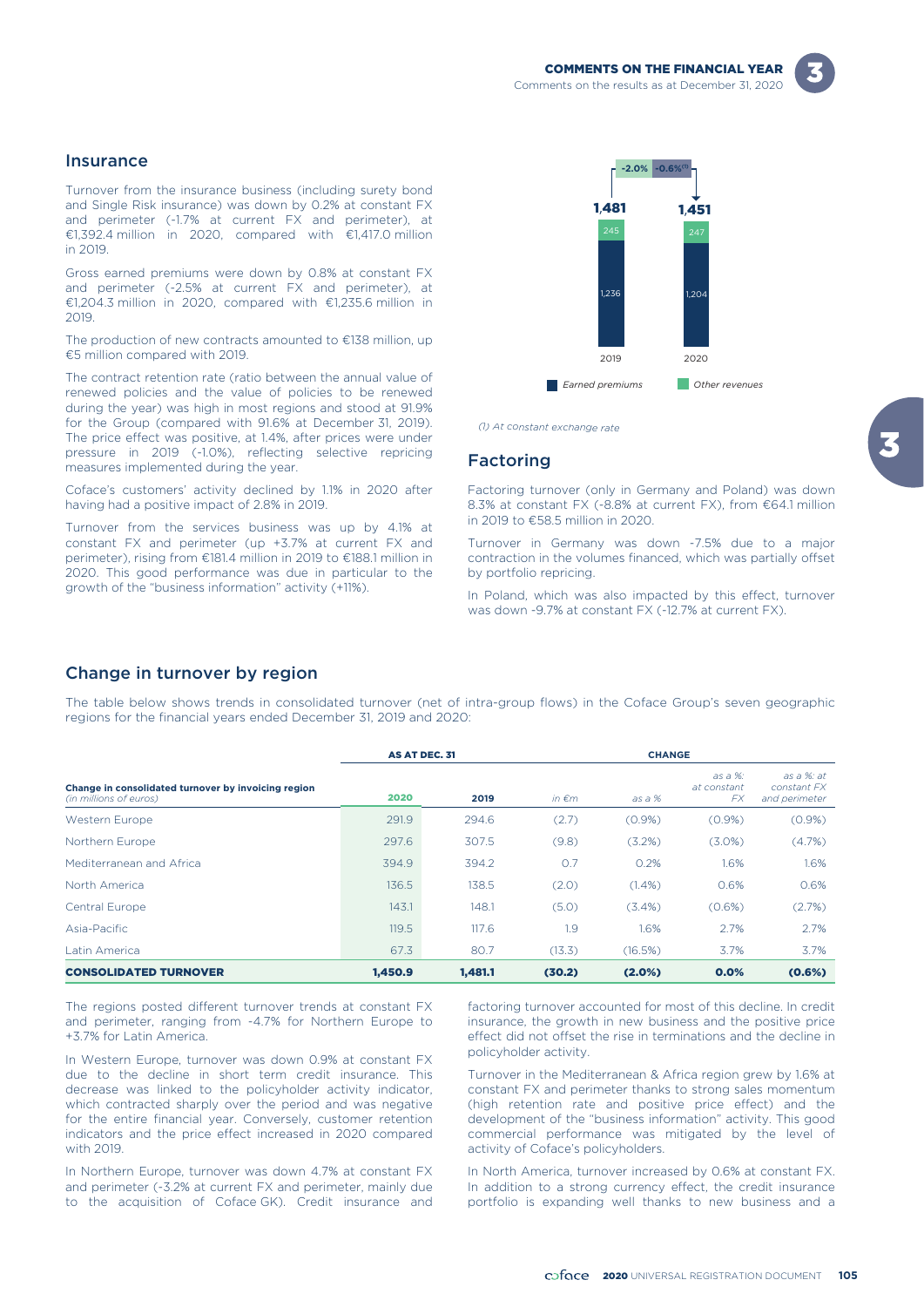

positive price effect, despite the decline in policyholder activity.

Central Europe posted a drop in turnover of 2.7% at constant FX and perimeter (-3.4% at current FX and perimeter). The decline in factoring was the main reason for the fall in turnover in 2020. The level of insurance premiums (-2.3% at constant FX and perimeter) was impacted by the decline in policyholder activity.

## **3.3.3 Underwriting income**

#### Underwriting income before reinsurance

Underwriting income before reinsurance stood at €171.4 million, down 36% compared to end-December 2019 (€265.9 million) due to the increase in the loss ratio.

The 7.8-point deterioration in the combined ratio before reinsurance to 85.5% in 2020 (77.8% in 2019) was attributable to a +8.4 point deterioration in the loss ratio and a slight decline in the cost ratio of -0.6 points. In particular, the cost ratio benefited from savings made thanks to the measures

Asia-Pacific recorded a 2.7% increase in turnover at constant FX (+1.6% at current FX). This growth was driven by credit insurance and Single Risk insurance. In credit insurance, the portfolio's development was linked to net production and the price effect, which were mitigated by lower policyholder activity.

Latin America posted an increase in turnover of 3.7% at constant FX (-17% at current FX due to the sharp devaluation of the region's currencies), due to a positive price effect.

taken very quickly at the start of the crisis and the sharp reduction in spending on business travel, seminars, etc.

#### Loss experience

The Group's loss ratio before reinsurance, including claims-handling expenses, increased by 8.4 points, from 43.4% for 2019 to 51.8% in 2020 due to the impact of the crisis. This increase in the loss experience was limited by government support measures for their economies. The Group continues to benefit from the strict management of past claims, and recoveries remain at a high level.

|                                                            | AS AT DEC. 31 |         |                 | <b>CHANGE</b> |  |
|------------------------------------------------------------|---------------|---------|-----------------|---------------|--|
| <b>Loss experience</b><br>(in millions of euros and as a%) | 2020          | 2019    | in $\epsilon$ m | as a %        |  |
| Claims expenses incl. claims handling costs                | 623.7         | 536.2   | 87.4            | 16.3%         |  |
| Loss ratio before reinsurance                              | 51.8%         | 43.4%   | $\rightarrow$   | 8.4 pts       |  |
| Earned premiums                                            | 1.204.3       | 1.235.6 | (31.3)          | (2.5%)        |  |

In Western Europe, the loss ratio was up 13.2 points to 47.8%. This increase was linked to the level of the opening loss ratio of the 2020 insurance year, and reflects the crisis.

Thanks to an improvement in losses on previous years, Northern Europe saw its ratio decrease by 3.9 percentage points to 37%.

The 9.2 points increase in the loss ratio in the Mediterranean & Africa region compared to 2019 was due to the effects of the crisis. This increase in the loss ratio was due to the opening level and because recoveries were below the average of recent years.

In North America, the loss ratio rose by 17.9 points to 63.7%, *vs.* 45.8% in 2019. The impact of the crisis was more pronounced in this region than in most of the Group's regions.

The loss ratio in Central Europe rose by 3.6 points to 46.1%, *vs.* 42.5% in 2019. Recoveries declined against 2019 (the 2019 financial year benefited from the favourable development of past claims in Russia).

The Asia-Pacific loss ratio increased by 12.9 points to 48.8%. The crisis environment and a significant Single Risk claim explain this increase in the loss ratio, which nevertheless remains at a satisfactory level.

The loss ratio in Latin America rose by 12.2 points to 72.3%, due, on the one hand, to a deterioration in past claim loss experience, particularly in Mexico and Brazil, and on the other hand, to the high opening level due to the crisis.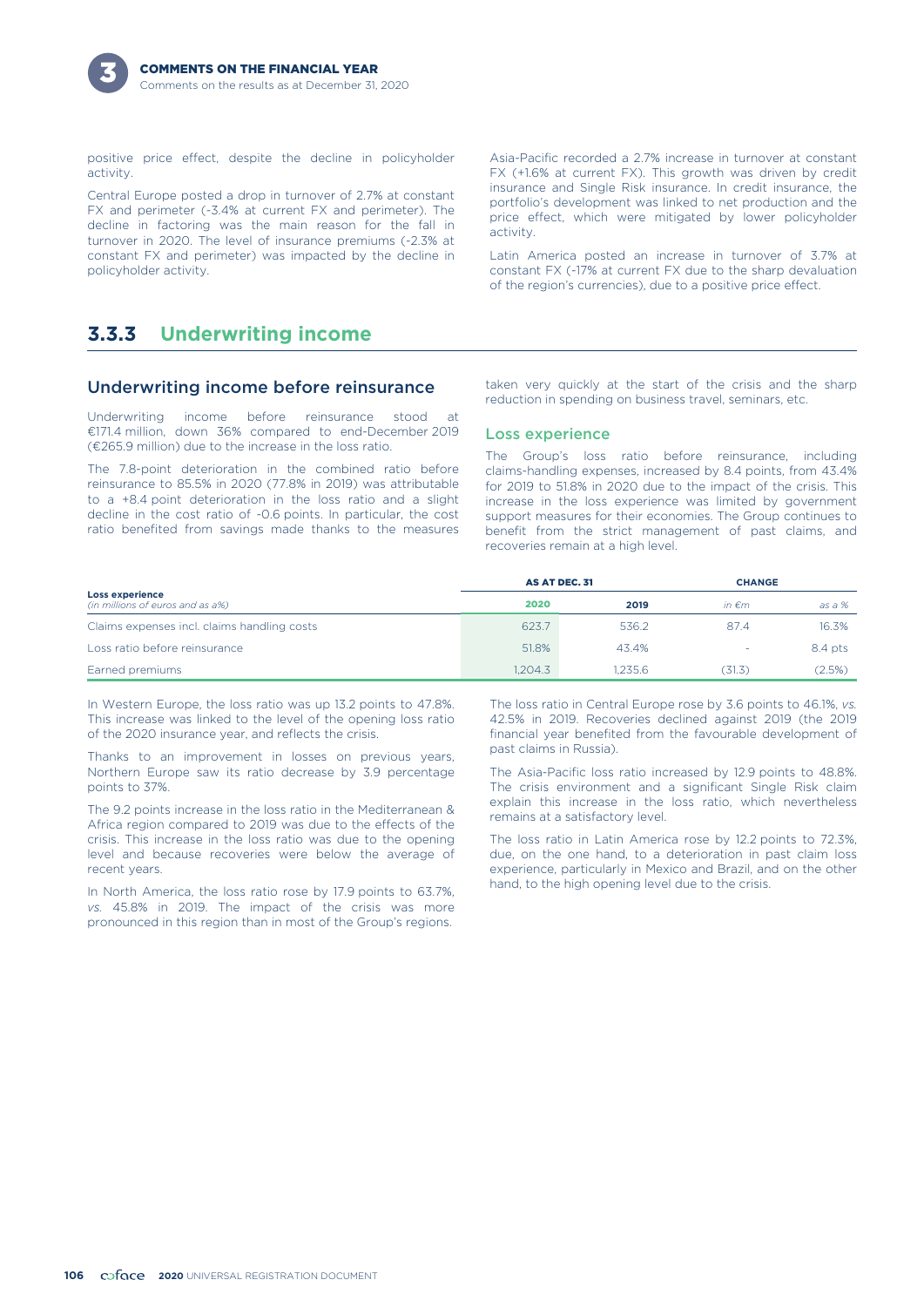

|                                                          | AS AT DEC. 31 |       |                                   |
|----------------------------------------------------------|---------------|-------|-----------------------------------|
| Change in loss experience by invoicing region<br>(as a%) | 2020          | 2019  | <b>CHANGE</b><br><b>IN POINTS</b> |
| Western Europe                                           | 47.8%         | 34.6% | $13.2$ pts                        |
| Northern Europe                                          | 37.0%         | 40.9% | $(3.9$ pts)                       |
| Mediterranean and Africa                                 | 55.5%         | 46.3% | $9.2$ pts                         |
| North America                                            | 63.7%         | 45.8% | 17.9 pts                          |
| Central Europe                                           | 46.1%         | 42.5% | $3.6$ pts                         |
| Asia-Pacific                                             | 48.8%         | 35.9% | $12.9$ pts                        |
| Latin America                                            | 72.3%         | 60.1% | $12.2$ pts                        |
| <b>LOSS RATIO BEFORE REINSURANCE</b>                     | 51.8%         | 43.4% | <b>8.4 PTS</b>                    |

#### **OVERHEADS**

|                                             | AS AT DEC. 31 |       |           | <b>CHANGE</b>                              |  |
|---------------------------------------------|---------------|-------|-----------|--------------------------------------------|--|
| <b>Overheads</b><br>(in millions of euros)  | 2020          | 2019  | $as a %$  | as a %: at<br>constant FX and<br>perimeter |  |
| Internal overheads                          | 536.1         | 547.0 | $(2.0\%)$ | (0.7%)                                     |  |
| o/w claims handling expenses                | 31.8          | 31.2  | 2%        | 3%                                         |  |
| o/w internal investment management expenses | 3.4           | 4.0   | (15.3%)   | (15.2%)                                    |  |
| Commissions                                 | 154.8         | 165.3 | $(6.4\%)$ | $(4.4\%)$                                  |  |
| <b>TOTAL OVERHEADS</b>                      | 690.9         | 712.4 | (3.0%)    | (1.6%)                                     |  |

Total overheads, which include claims handling expenses and internal investment management expenses, were down by 1.6% at constant FX and perimeter (-3% at current FX and perimeter), from €712.4 million at December 31, 2019 to €690.9 million at December 31, 2020.

Policy acquisition commissions were down 4.4% at constant FX and perimeter (-6.4% at current FX and perimeter), from €165.3 million in 2019 to €154.8 million in 2020. This fall was bigger than the decline in earned premiums (-0.8% at constant FX and perimeter) due to the increase in savings generated by the insourcing of agents in North America.

Internal overheads, which include claims handling expenses and internal investment management expenses, fell by 0.7% at constant FX and perimeter (-2% at current FX and perimeter), from €547.0 million in 2019 to €536.1 million in 2020.

Payroll costs were up by 2.3% at constant FX and perimeter (+1.5% at current FX and perimeter), from €298.1 million in 2019 to €302.7 million in 2020. Annual revaluations and changes in headcount explain this increase.

IT costs fell by 9% at constant FX and perimeter (-8.6% at current FX and perimeter), from €52.3 million in 2019 to €47.8 million in 2020, while transformation projects and investments were re-prioritised to adapt to the ongoing crisis.

Other expenses (taxes, information costs, rent) were down 3.1% at constant FX and perimeter (-5.6% at current FX and perimeter), from €196.6 million in 2019 to €185.6 million in 2020. Travel and seminar costs naturally fell with the stoppage of business trips. Consulting fees also substantially declined as some projects were postponed.

The cost ratio before reinsurance improved by 0.6 points, from 34.4% for the year ended December 31, 2019 to 33.7% for the year ended December 31, 2020 thanks to measures taken to address the decline in premiums. As a result, the decrease in earned premiums had an adverse impact of 0.9 points, which was offset by the favourable effect of the fall in commissions (-0.9 points) and in internal overheads (-0.6 points).



In Western Europe, overheads fell by 5.1% at constant FX (-4.6% at current FX), while both external expenses (policy acquisition commissions) and internal costs declined, with targeted decreases in variable compensation, IT costs, and travel costs.

In Northern Europe, overheads posted a 5.8% decline at constant FX and perimeter. The region saw savings in variable compensation and policy acquisition commissions.

Overheads in the Mediterranean & Africa region were up 5.1% at constant FX. This change was mainly due to the rise in variable costs on the "business information" activity (due to the growth in turnover in this segment) and higher re-billed central expenses (excluding this impact overheads increased by 2.8%).

In Central Europe, overheads decreased by 4.7% at constant FX and perimeter (-5% at current FX and perimeter), owing to savings on rent, travel, and communications.

In North America, overheads declined by 1.6% at constant FX (-3.6% at current FX), benefiting from the insourcing of agents and savings.

In Latin America, overheads increased by 7.7% at constant FX (down by 14% at current FX given the sharp devaluation of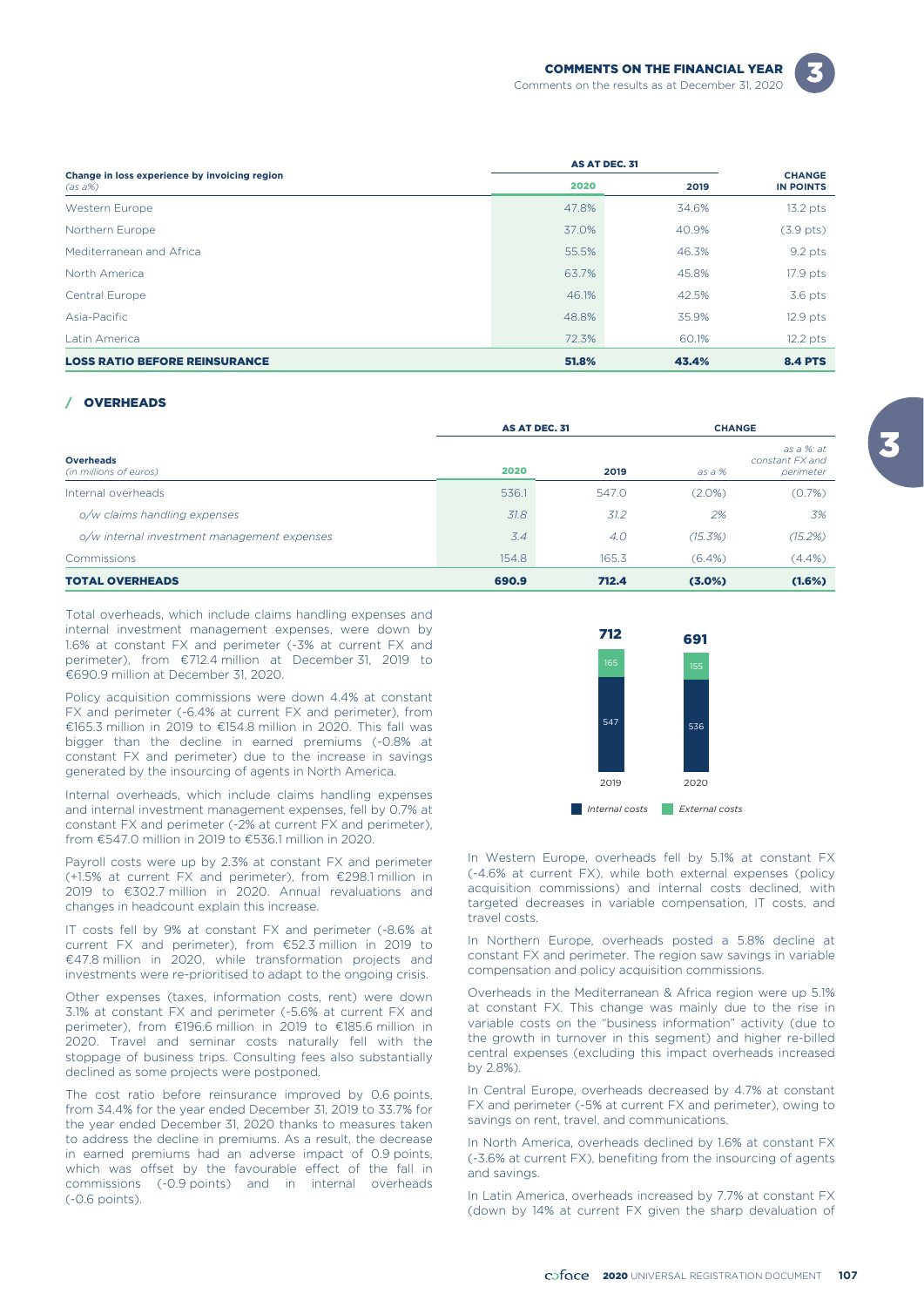the region's currencies). High inflation, particularly in Argentina, drove wage increases. The region also incurred an increase in re-billed central expenses (excluding this impact, overheads decreased by 0.5%).

In Asia-Pacific, overheads were up slightly, by 0.6% at constant FX, due to a targeted increase in information purchases (in line with the increase in turnover in this segment).

### Underwriting income after reinsurance

Underwriting income after reinsurance totalled €127.3 million, down by 32% compared with 2019 (€187.9 million).

The 43% decline in the cost of reinsurance, to -€44.1 million at December 31, 2020 (-€78 million at December 31, 2019) was due to the rise in loss experience and the implementation of government reinsurance schemes (negative impact of €6 million), which resulted in a higher rate of ceded claims for the current underwriting year, which experienced a higher loss ratio.

|                                                          | <b>AS AT DEC. 31</b> |            | <b>CHANGE</b> |            |
|----------------------------------------------------------|----------------------|------------|---------------|------------|
| (in thousands of euros and%)                             | 2020                 | 2019       | $(in \in k)$  | $(as a\%)$ |
| Turnover                                                 | 1,450,864            | 1,481,088  | (30, 224)     | $(2.0\%)$  |
| Claims expenses                                          | (623, 653)           | (536, 247) | (87, 406)     | 16.3%      |
| Contract acquisition costs                               | (238, 453)           | (242, 675) | 4,222         | (1.7%)     |
| Administration costs                                     | (261,807)            | (274, 784) | 12,977        | (4.7%)     |
| Other expenses from insurance activities                 | (60, 971)            | (70, 739)  | 9,768         | (13.8%)    |
| Expenses from banking activities, excluding cost of risk | (12, 833)            | (13,742)   | 909           | (6.6%)     |
| Cost of risk                                             | (100)                | (1,804)    | 1.704         | $(94.4\%)$ |
| Expenses from other activities                           | (81,608)             | (75,198)   | (6, 410)      | 8.5%       |
| Underwriting income before reinsurance                   | 171,439              | 265,899    | (94, 460)     | (35.5%)    |
| Income and expenses after ceded reinsurance              | (44,116)             | (77, 963)  | 33,847        | (43.4%)    |
| <b>UNDERWRITING INCOME AFTER REINSURANCE</b>             | 127,322              | 187,936    | (60, 614)     | (32.3%)    |
| Net combined ratio                                       | 79.8%                | 77.7%      |               |            |

# **3.3.4 Investment income, net of management expenses**

### Financial markets

In 2020, the global economy suffered an exceptional shock. The successive waves of COVID-19 contagion led to significant restrictions on business that weighed heavily on GDP. However, the rapid and massive support provided by central banks and governments helped avoid a collapse in household income in developed countries and a systemic financial crisis.

In the United States, GDP is expected to have fallen by 4.3%. The health crisis led to a drop in consumer spending while household income came under increased pressure due to the unprecedented deterioration in the labour market. Despite the extremely bad health situation, the Fed's very accommodative monetary policy and two fiscal stimulus plans, combined with the US economy's capacity to adapt, fostered a rise in the financial markets. After the market collapsed in March, the main indices, namely the Dow, S&P and Nasdaq, posted record high performances, with annual gains of 6.6%, 15.5% and 43.4% respectively. Among other reasons, the rally on the tech-heavy Nasdaq index was due to growing demand for IT solutions with the rise in remote working. On the fixed income side, short term yields remained relatively low, close to zero, which pushed the long end of the curve down further and boosted the performance of bonds. Moreover, the Fed's decision to keep rates low in the short term led the dollar to decline against all major currencies, by as much as -4% in the summer. The US 10-year yield fell from 1.88% at the beginning of the year to 0.56% in March due to the slowdown in the global economy, before ending the year at 0.93%.

In the eurozone, GDP growth was already slowing when COVID-19 stopped many sectors in their tracks at the end of Q1. Reflecting developments in of the number of infections and lockdown measures, economic activity contracted by 3.7% in Q1 and 11.7% in Q2 before rebounding by 12.5% in Q3, though it remained well below the level seen at the end of 2019. In Q4, the economy probably contracted again. The crisis hit the services sector hard, as services are greatly dependent on local activities, while the manufacturing sector held up better. Inflation declined gradually, moving into negative territory towards the end of the year, despite stronger than usual food price trends. Governments implemented far-reaching fiscal measures to protect jobs, household incomes and businesses, leading to a surge in public deficits and debt ratios, which have reached almost unprecedented levels. Major support measures were also decided at EU level. The ECB took very expansionary measures, including a new asset purchase programme, as well as ramping up its existing programmes. Against this backdrop, most equity indices ended the year down despite liquidity injections. On the fixed income market, the German 10-year yield reached an all-time low of -0.85% in mid-March, before ending the year at -0.51%.

The pandemic did not spare any emerging countries, with many recording double-digit declines in GDP in Q1 and/or Q2, a sharp depreciation in their currencies and record capital outflows. To combat the virus and minimise the negative impact of the crisis on the economy, governments massively increased their spending. Despite the financial support provided by international institutions, the widening of public deficits weighed on the most vulnerable countries and increased the risk on external financing. Against this backdrop,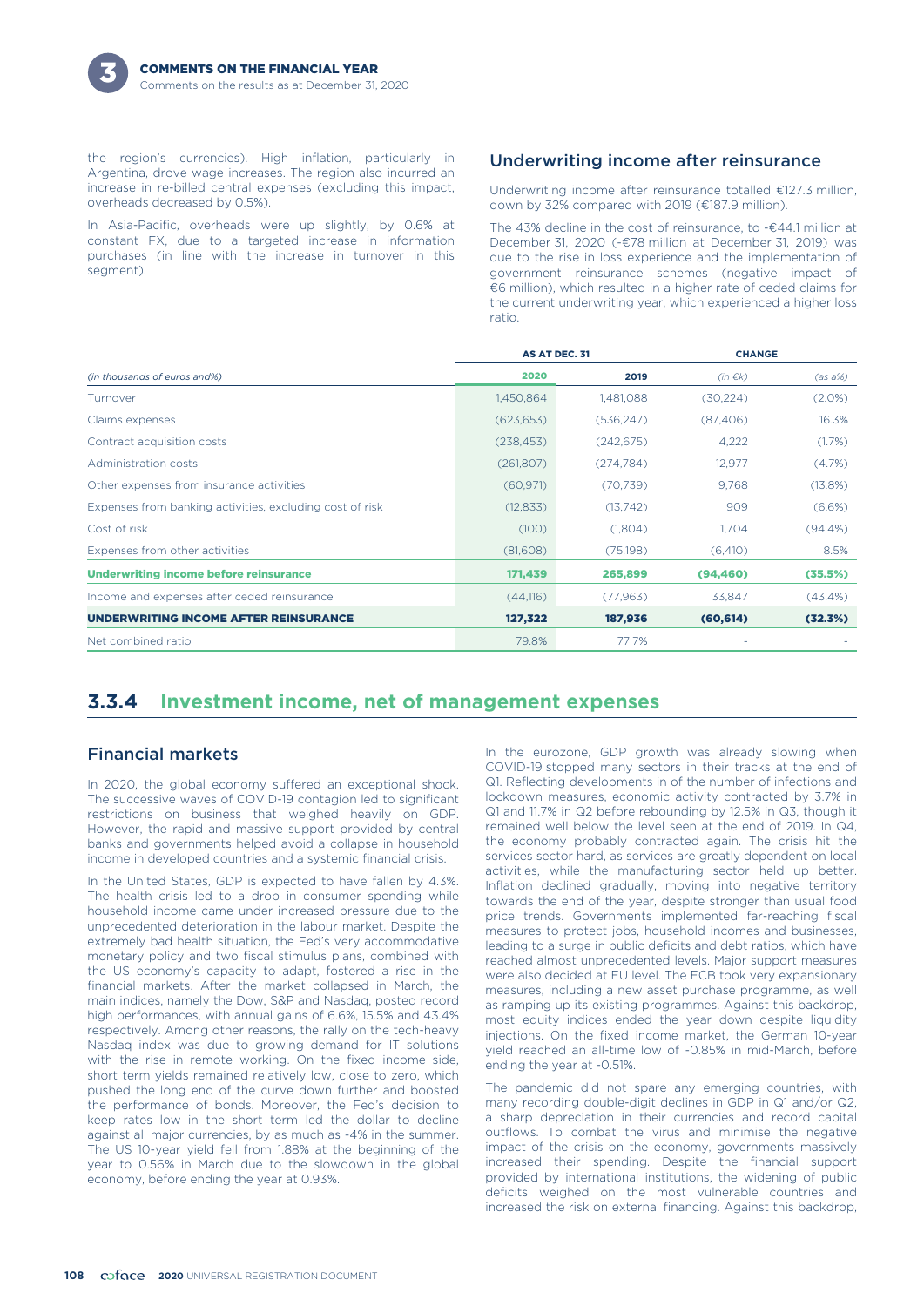

rating agencies have downgraded the sovereign ratings of several countries. Central banks took action and eased their monetary policies significantly with rate cuts and/or quantitative easing. While the situation improved in emerging economies in Q3, particularly in Asia, some countries have had to deal with a second wave of the epidemic. Governments and central banks continued to support growth, although their room for manoeuvre has declined considerably.

### Financial income

Against this backdrop of crisis, the Group lowered its portfolio's risk level at the end of February by significantly reducing its exposure to emerging market debt, high yield debt, BBB-rated corporate bonds and equities, in favour of money market instruments. Later, following interventions by central banks and governments, the strategic allocation was adjusted. Accordingly, the proportion of money market instruments was then gradually reduced in exchange for investment grade corporate bonds, investment grade emerging market debt and equities. These investments were all made within a strictly defined risk framework. Issuer credit quality, issue sensitivity, and the spread of risk across issuers and geographic regions are covered by clear rules set out in the investment mandates granted to the Group's dedicated asset managers.

The market value of the portfolio remained stable over 2020, with the moderate decline in the European equity markets offset by the increase in the value of fixed income products (bonds, loans, deposits and money market mutual funds) in a crisis environment that was significantly improved by the support measures taken by central banks and governments.

The following table shows the financial portfolio by main asset class:

#### / MARKET VALUE

|                                               |       | AS AT DEC. 31 |
|-----------------------------------------------|-------|---------------|
| (in millions of euros)                        | 2020  | 2019          |
| Listed shares                                 | 141   | 160           |
| Unlisted shares                               | 8     | 15            |
| <b>Bonds</b>                                  | 1,914 | 2,119         |
| Loans, deposits and money market mutual funds | 540   | 319           |
| Real estate                                   | 231   | 236           |
| <b>Total investment portfolio</b>             | 2,834 | 2,848         |
| Non-consolidated companies                    | 150   | 142           |
| <b>TOTAL</b>                                  | 2,984 | 2,991         |

Income from the investment portfolio amounted to realised gains, impairment/reversals and equity/interest rate  $\epsilon$ 26.9 million, of which - $\epsilon$ 1.7 million in realised gains, derivatives (1.7% of 2019 average annual assets €26.9 million, of which -€1.7 million in realised gains, derivatives (1.7% of 2019 average annual assets under (representing 1.1% of 2020 average annual assets under<br>management and 1.2% excluding realised gains, management and 1.2% excluding realised gains, Against the backdrop of the crisis, the increase in the impairment/reversals and equity/interest rate derivatives), allocation of assets to money market products accounts for compared with  $\epsilon$ 36.9 million in 2019, of which  $\epsilon$ 3.1 million in most of the decline in the return compared with  $\epsilon$ 36.9 million in 2019, of which  $\epsilon$ 3.1 million in

management and 1.6% excluding realised gains,<br>impairment/reversals and equity/interest rate derivatives).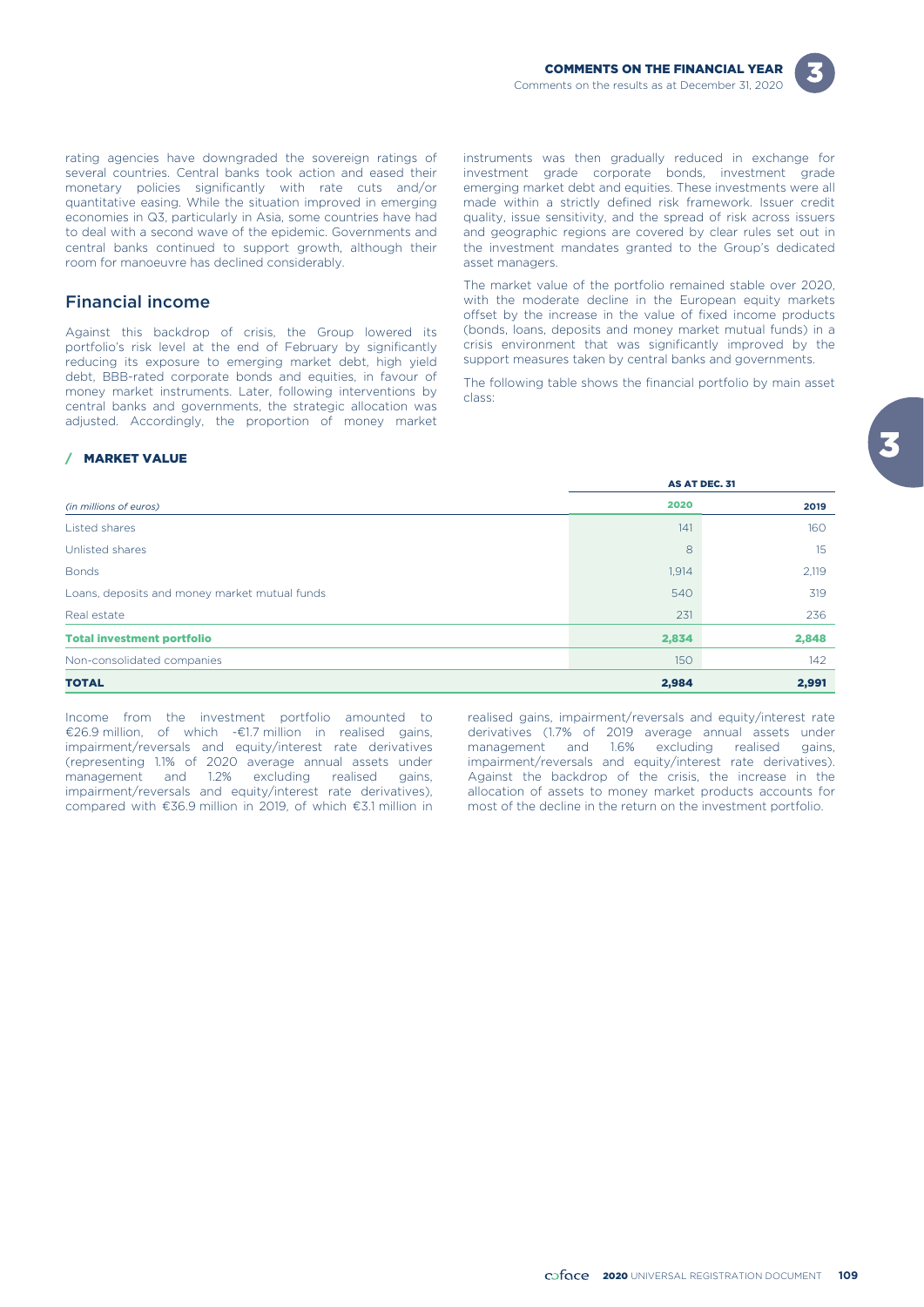

#### / INVESTMENT PORTFOLIO INCOME

|                                                                                      |       | AS AT DEC. 31 |
|--------------------------------------------------------------------------------------|-------|---------------|
| (in millions of euros)                                                               | 2020  | 2019          |
| Equities*                                                                            | (0.8) | 0.6           |
| Fixed income**                                                                       | 22.2  | 38.7          |
| Investment property                                                                  | 9.7   | 8.4           |
| <b>Investment income</b>                                                             | 31.1  | 47.7          |
| o/w realised gains, impairment and reversals, derivatives (equity and interest rate) | (1.7) | 3.1           |
| - o/w disposals                                                                      | (3.3) | 5.5           |
| - o/w impairment and reversals                                                       | (4.4) | 4.6           |
| - o/w derivatives (equity and interest rate)                                         | 6.0   | (7.0)         |
| <b>Investment income excluding realised gains</b>                                    | 32.9  | 44.6          |
| Foreign exchange income                                                              | (3.5) | 1.8           |
| - o/w foreign exchange                                                               | (5.5) | (0.7)         |
| - o/w currency derivatives                                                           | 2.0   | 2.5           |
| Other                                                                                | (0.8) | (12.6)        |
| - o/w non-consolidated subsidiaries                                                  | 5.2   | (4.7)         |
| - o/w financial and investment charges                                               | (6.0) | (7.8)         |
| <b>NET INCOME FROM INVESTMENTS</b>                                                   | 26.9  | 36.9          |
|                                                                                      |       |               |

*\* Including equity derivatives.*

*\*\* Including interest rate derivatives.*

After income from equity securities, foreign exchange income, income from derivatives, and financial and investment charges, the Group's financial income for 2020 totalled €26.9 million.

The portfolio's economic rate of return was positive at +1.5% in 2020 thanks to an increase in revaluation reserves, with the decline in interest rates offsetting a moderate fall in the equity market.

# **3.3.5 Operating income/(loss)**

|                                                                                                             |        | AS AT DEC. 31 |              | <b>CHANGE</b> |                                                |  |
|-------------------------------------------------------------------------------------------------------------|--------|---------------|--------------|---------------|------------------------------------------------|--|
| (in millions of euros)                                                                                      | 2020   | 2019          | $(in \in m)$ | $(as a\%)$    | $(as\ a\%:at$<br>constant FX<br>and perimeter) |  |
| <b>Consolidated operating income</b>                                                                        | 140.4  | 218.9         | (78.4)       | (35.8%)       | (34.6%)                                        |  |
| <b>Operating income including finance costs</b>                                                             | 118.7  | 197.5         | (78.8)       | (39.9%)       | (38.6%)                                        |  |
| Other operating income and expenses                                                                         | (13.8) | (6.0)         | (7.8)        | 130%          | 130%                                           |  |
| <b>OPERATING INCOME INCLUDING FINANCE COSTS AND</b><br><b>EXCLUDING OTHER OPERATING INCOME AND EXPENSES</b> | 132.5  | 203.5         | (71.0)       | (34.9%)       | (33.6%)                                        |  |

Consolidated operating income decreased by 34.6% at constant FX and perimeter, from €218.9 million for the year ended December 31, 2019 to €140.4 million for the year ended December 31, 2020.

Current operating income, including finance costs and excluding non-recurring items (other operating income and expenses), declined by 33.6% at constant FX and perimeter, from €203.5 million in 2019 to €132.5 million in 2020.

The net combined ratio increased by 2.1 percentage points, from 77.7% in 2019 to 79.8% in 2020, including a 2.7 percentage point increase in the net loss ratio and a decline of -0.6 percentage points in the cost ratio.

Other operating income and expenses amounted to -€13.8 million, breaking down as follows:

- l expenses for the implementation and execution of the sale of shares by its main shareholder;
- **I** investment expenses and provisions for restructuring in line with the Build to Lead strategic plan.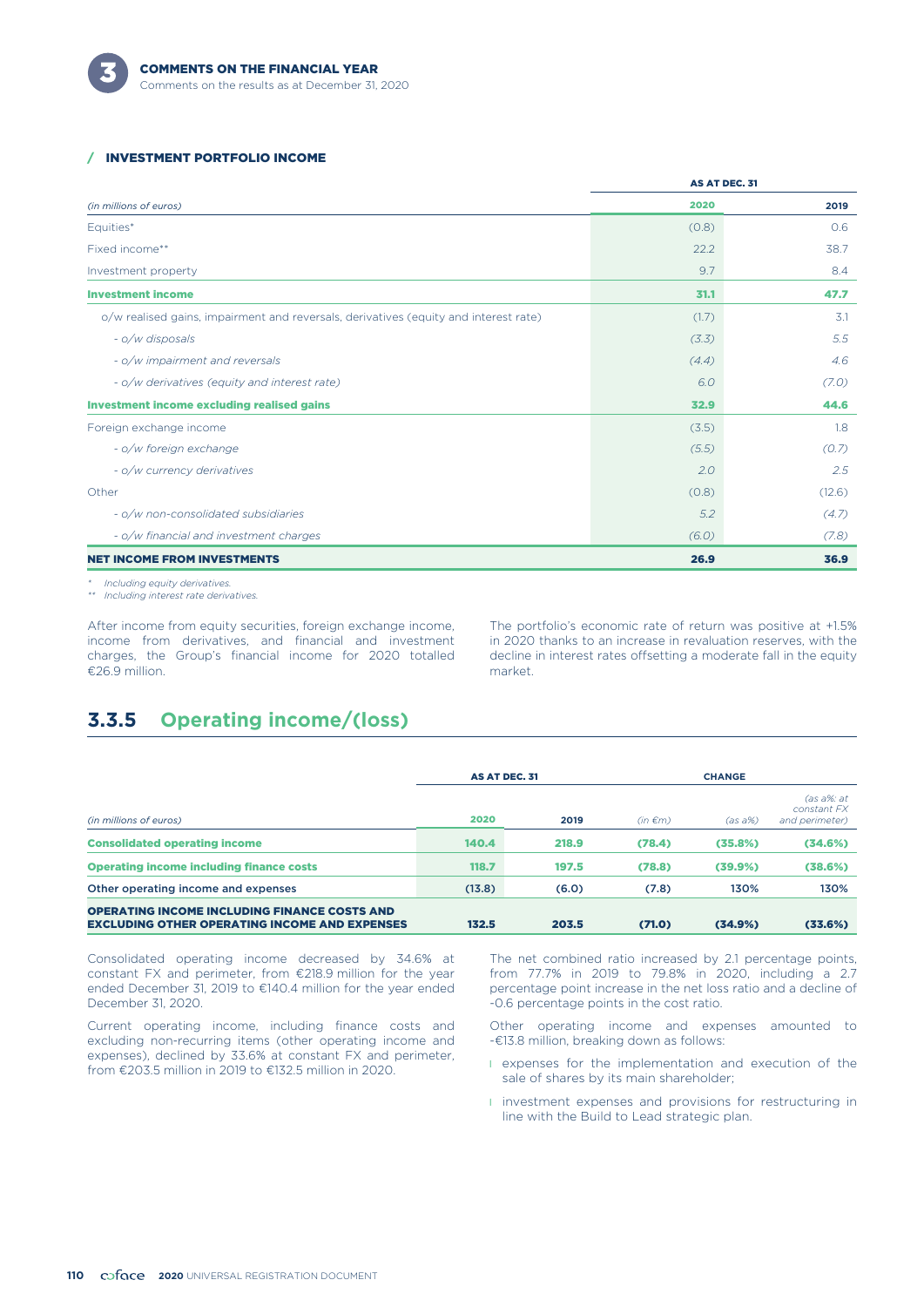| - |  |
|---|--|
|   |  |

|                                                                          |        | <b>AS AT DEC. 31</b> |               | <b>SHARE OF</b>                         |  |
|--------------------------------------------------------------------------|--------|----------------------|---------------|-----------------------------------------|--|
| Change in operating income by invoicing region<br>(in millions of euros) | 2020   | 2018                 | <b>CHANGE</b> | <b>ANNUAL TOTAL</b><br>AT DEC. 31, 2020 |  |
| Western Europe                                                           | (13.4) | 31.3                 | (44.7)        | (9%)                                    |  |
| Northern Europe                                                          | 73.7   | 74.3                 | (0.6)         | 52%                                     |  |
| Mediterranean and Africa                                                 | 70.8   | 79.0                 | (8.1)         | 50%                                     |  |
| North America                                                            | (13.1) | 16.3                 | (29.4)        | (9%)                                    |  |
| Central Europe                                                           | 27.9   | 30.4                 | (2.5)         | 20%                                     |  |
| Asia-Pacific                                                             | (8.9)  | 21.4                 | (30.3)        | (6%)                                    |  |
| Latin America                                                            | 5.9    | 2.3                  | 3.7           | 4%                                      |  |
| <b>TOTAL (EXCLUDING INTERREGIONAL FLOWS</b>                              |        |                      |               |                                         |  |
| AND NON-REBILLED HOLDING COSTS)                                          | 143.0  | 255.0                | (112.0)       | 100%                                    |  |

# **3.3.6 Net income (Group share)**

Coface Group's effective tax rate rose from 28.1% in 2019 to share) came to  $\epsilon$ 82.9 million, down 43% compared to the year 37.4% in 2020, an increase of 9.3 points. Net income (Group ended December 31, 2019 ( $\epsilon$ 146.7 mi 37.4% in 2020, an increase of 9.3 points. Net income (Group

# **3.4 GROUP CASH AND CAPITAL RESOURCES**

Information in this section is derived from the statement of cash flows in the consolidated financial statements and from Note 9 "Cash and cash equivalents" in the Company's consolidated financial statements.

|                                                     | AS AT DEC. 31 |         |  |
|-----------------------------------------------------|---------------|---------|--|
| (in millions of euros)                              | 2020          | 2019    |  |
| Net cash flows generated from operating activities  | 194.4         | 247.7   |  |
| Net cash flows generated from investment activities | (54.3)        | (77.6)  |  |
| Net cash flows generated from financing activities  | (39.5)        | (155.3) |  |

|                                                  | AS AT DEC. 31 |       |
|--------------------------------------------------|---------------|-------|
| (in millions of euros)                           | 2020          | 2019  |
| Cash and cash equivalents at beginning of period | 320.8         | 302.4 |
| Cash and cash equivalents at end of period       | 401.0         | 320.8 |
| Net change in cash and cash equivalents          | 80.2          | 18.4  |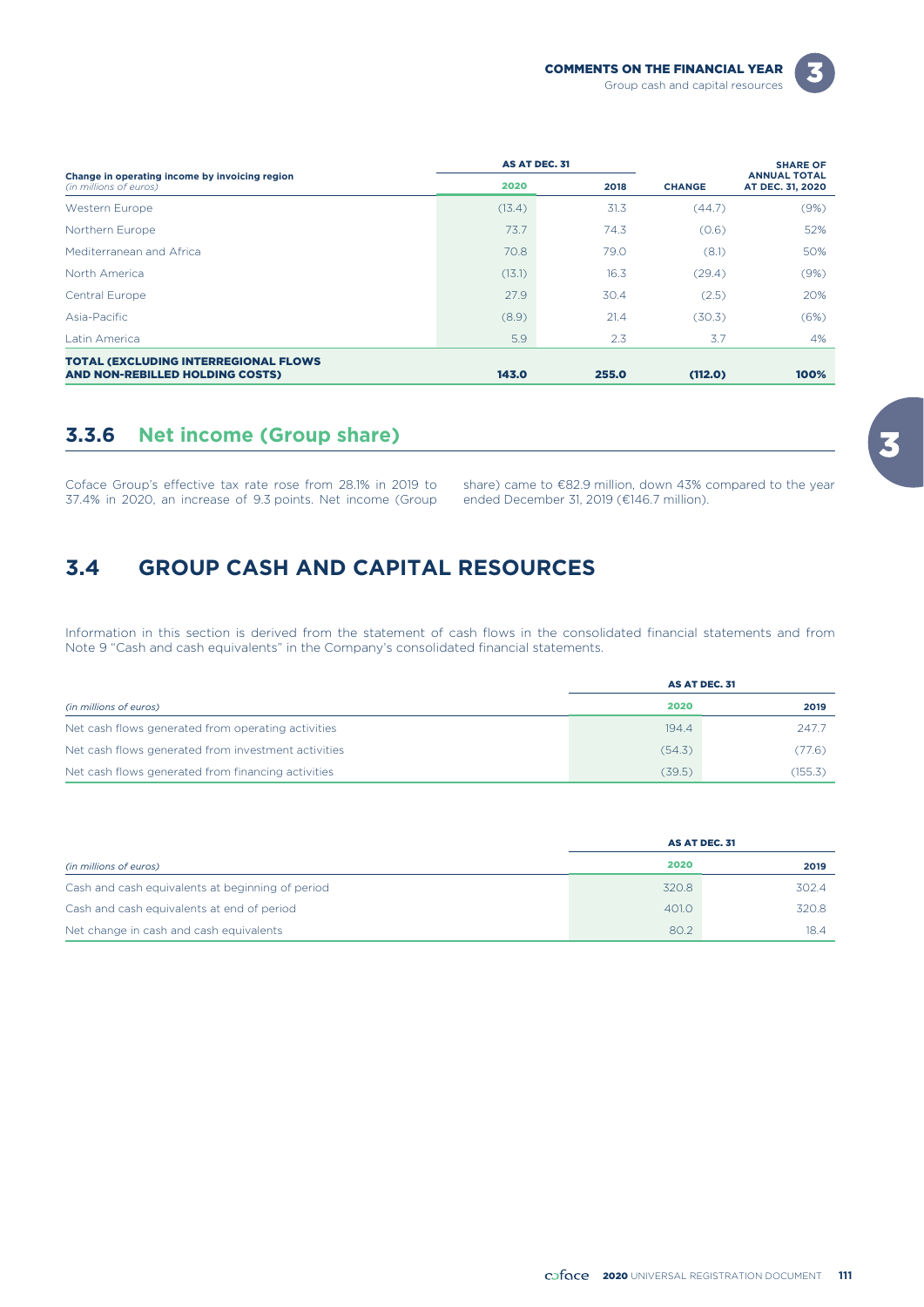# **3.4.1 Group debt and sources of financing**

The Group's debt comprises financial debt (financing liabilities) and operating debt linked to its factoring activities (composed of "Amounts due to banking sector companies" and "Debt securities").

|                                         |         | AS AT DEC. 31 |
|-----------------------------------------|---------|---------------|
| (in millions of euros)                  | 2020    | 2019          |
| Subordinated borrowings                 | 389.8   | 389.3         |
| Sub-total financial debt                | 389.8   | 389.3         |
| Amounts due to banking sector companies | 535.4   | 523.0         |
| Debt securities                         | 1,425.6 | 1,538.7       |
| Sub-total operating debt                | 1,961.0 | 2,061.7       |

### Financial debt

For the financial year ended December 31, 2020, the Group's financing liabilities, totalling €389.8 million, only include the subordinated borrowings.

This fixed rate subordinated note (4.125% maturing on March 27, 2024) was issued on March 27, 2014 by COFACE SA for a nominal amount of €380 million.

The issue allowed the Group to optimise its capital structure, which had previously been characterised by an extremely low debt ratio (less than 1% at end-2013), and to strengthen its regulatory equity.

The securities are irrevocably and unconditionally guaranteed on a subordinated basis by Compagnie française d'assurance pour le commerce extérieur, the Group's main operating entity.

### Operating debt linked to the factoring business

The Group's operating debt is mainly linked to financing for its factoring activities.

This debt, which includes "Amounts due to banking sector companies" and "Debt securities" items, corresponds to sources of refinancing for the Group's factoring companies (Coface Finanz in Germany and Coface Poland Factoring in Poland).

Amounts due to banking sector companies, which correspond to drawdowns on the bilateral credit lines (see "Bilateral credit lines" below) set up with various banking partners of Coface Finanz and Coface Poland Factoring and the Group's leading local banks, amounted to €535.4 million for the financial year ended on December 31, 2020.

Borrowings represented by securities amounted to €1,425.6 million for the financial year ended on December 31, 2020, including:

- **I** senior units issued by the Vega securitisation fund under the Coface Finanz factoring receivables securitisation programme (see "Securitisation programme" below), in the amount of €887.9 million; and
- **I** commercial paper issued by COFACE SA (see "Commercial paper programme" below) to finance the activity of Coface Finanz in the amount of €537.7 million.

### Coface Group's main sources of operational financing

To date, the Coface Group's main sources of operational financing are:

- **a** securitisation programme to refinance its factoring receivables for a maximum amount of €1,100 million;
- **a** commercial paper programme for a maximum amount of €650 million; and
- **I** bilateral credit lines for a maximum total amount of  $£928.5$  million.

In February 2012, the Group took a first step towards achieving financial autonomy by implementing a factoring receivables securitisation programme dedicated to financing the business of Coface Finanz (Germany) and implemented a commercial paper programme dedicated to factoring financing.

In 2014, a structural addition was introduced into the securitisation programme which allowed the maximum amount of the programme to be increased to €1,195 million (the initial amount was €1,100 million). At the end of 2015, the securitisation programme was renewed ahead of schedule, for an unchanged maximum amount.

In 2017, the Group continued to set up new bilateral lines in Germany and Poland. At the end of 2017, the securitisation programme was entirely renewed ahead of schedule, for a period of five years and for an unchanged amount. Concerning the commercial paper issue programme, the Group restructured the credit lines likely to be drawn should the commercial paper market shut down. Since July 28, 2017, the Group has had a syndicated loan maturing in three years with two one-year extension options for a maximum amount of €700 million. This loan replaced the bilateral credit lines covering the maximum amount of the €600 million commercial paper programme, and includes an additional liquidity line of €100 million available to factoring entities if needed.

On June 8, 2018, Coface Poland Factoring and a pool of partner banks set up a €300 million multi-currency syndicated loan. This syndicated loan partly replaced existing bilateral credit lines. The loan has a two-year maturity with the option of a one-year extension, at the lenders' discretion. The maximum amount of the commercial paper programme was increased to €650 million with the option to issue commercial paper in euros, dollars and pound sterling. The additional Group-level liquidity line available to factoring entities, if needed, was thus increased to €50 million.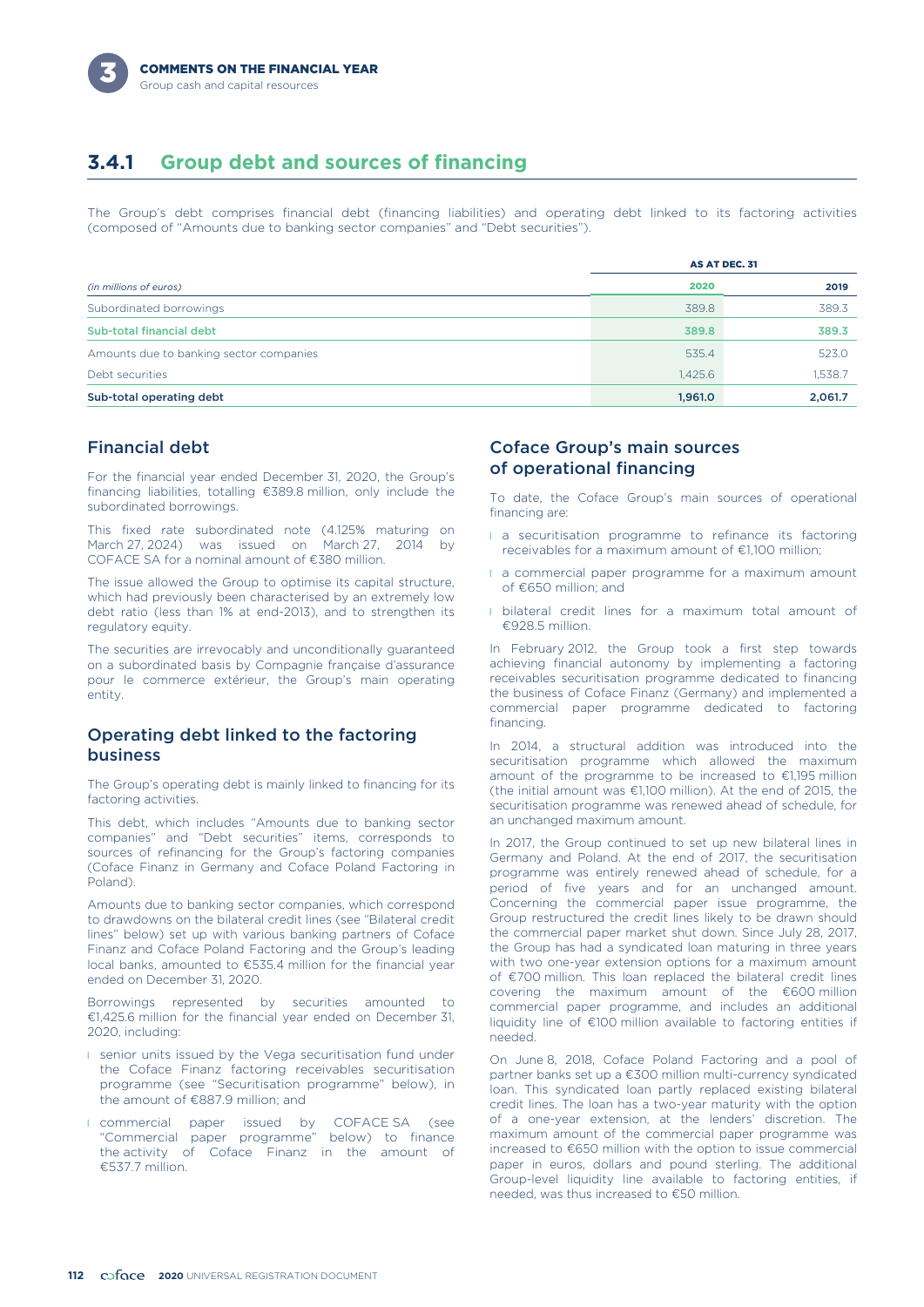



In 2019, the securitisation programme was reduced to €1,100 million in July and then renewed early in December. The following extensions were exercised during the year:

- l third year of the €300 million multi-currency syndicated loan for Coface Poland Factoring;
- l fifth year of the €700 million syndicated loan for COFACE SA.

In 2020, Coface Poland Factoring's syndicated multi-currency loan was renewed early in the amount of €281 million. The loan has a two-year maturity with the option of a one-year extension, at the lenders' discretion.

At December 31, 2020, the amount of the Coface Group's debt linked to its factoring activities amounted to €1,961 million.

#### a) Securitisation programme

In connection with the refinancing of its factoring activities, in February 2012 the Group implemented a securitisation programme for its factoring trade receivables for a maximum total amount of €1,100 million, guaranteed by Compagnie française d'assurance pour le commerce extérieur. The maximum amount of the programme was increased by €95 million, thanks to a structural addition set up in July 2014. The ceding entity was Coface Finanz, the German wholly-owned subsidiary of Compagnie française d'assurance pour le commerce extérieur. The purchaser of the receivables is a French securitisation mutual fund, Vega, governed by the stipulations of the French Monetary and Financial Code. The Group gained initial funding from this programme, with 35% of the programme due in one year and the remaining 65% in three years. On February 3, 2014, the Group reached an agreement with the banks in charge of the funding to renew the funding due in one year and extend the three-year portion of the funding, which was accordingly raised to 75% of the programme size. Thanks to the additional financing that was introduced in July 2014, the portion of financing over three years stood at 77%. The securitisation programme was completely renewed early in December 2017, for a maximum amount of €1,195 million, with 23% maturing in one year and 77% in three years.

In July 2019, the securitisation programme was reduced to a maximum amount of €1,100 million and was subsequently renewed early in December 2019. The programme was adjusted with 25% due in one year and 75% in three years. The

main monitoring indicators for the programme include the default ratio, the delinquency ratio and the dilution ratio. The priority units issued by the Vega securitisation mutual fund were subscribed and refinanced by four vehicles issued in consideration for the short-term securities. The subordinated units were underwritten by Coface Poland Factoring.

At December 31, 2020, €887.9 million had been used under this programme.

This securitisation programme includes a number of usual early payment cases associated with such a programme, concerning the financial position of Coface Finanz (the ceding company) and other Group entities (including certain indicators regarding the quality of the ceded receivables), and linked to the occurrence of various events, such as:

- **I** payment default of Coface Finanz or of Compagnie française d'assurance pour le commerce extérieur for any sum due under the securitisation fund;
- I the cross default of any Group entity pertaining to debt above €100 million;
- **I** closure of the asset-backed commercial paper market for a consecutive period of 180 days;
- **I** winding-up proceedings against Coface Finanz, Coface Poland Factoring, the Company or Compagnie française d'assurance pour le commerce extérieur;
- **I** the discontinuance of or substantial change to the activities practised by Coface Finanz or by Compagnie française d'assurance pour le commerce extérieur;
- $\blacksquare$  a downgrading of the financial rating of Compagnie française d'assurance pour le commerce extérieur below BBB- for the main funding (maximum amount of €1,100 million) and to below A for additional funding (maximum amount of €70 million); as well as in case of
- **I** non-compliance with one of the covenants linked to the quality of the portfolio of ceded factoring receivables.

The securitisation programme does not contain a change of control clause for the Company, but contains restrictions regarding the change of control in Compagnie française d'assurance pour le commerce extérieur and the factoring companies resulting in their exit from the Group.

The three covenants set by the securitisation programme include:

| <b>COVENANT</b>   | <b>DEFINITION</b>                                                                                   | <b>TRIGGER THRESHOLD</b> |
|-------------------|-----------------------------------------------------------------------------------------------------|--------------------------|
| Default ratio     | Three-month moving average of the rate of unpaid<br>receivables beyond 60 days after their due date | $> 2.24\%$               |
| Delinguency ratio | Three-month moving average of the rate of unpaid<br>receivables beyond 30 days after their due date | $> 5.21\%$               |
| Dilution ratio    | Three-month moving average of the dilution ratio                                                    | $> 9.71\%$               |

At December 31, 2020, the Group had complied with all of these covenants.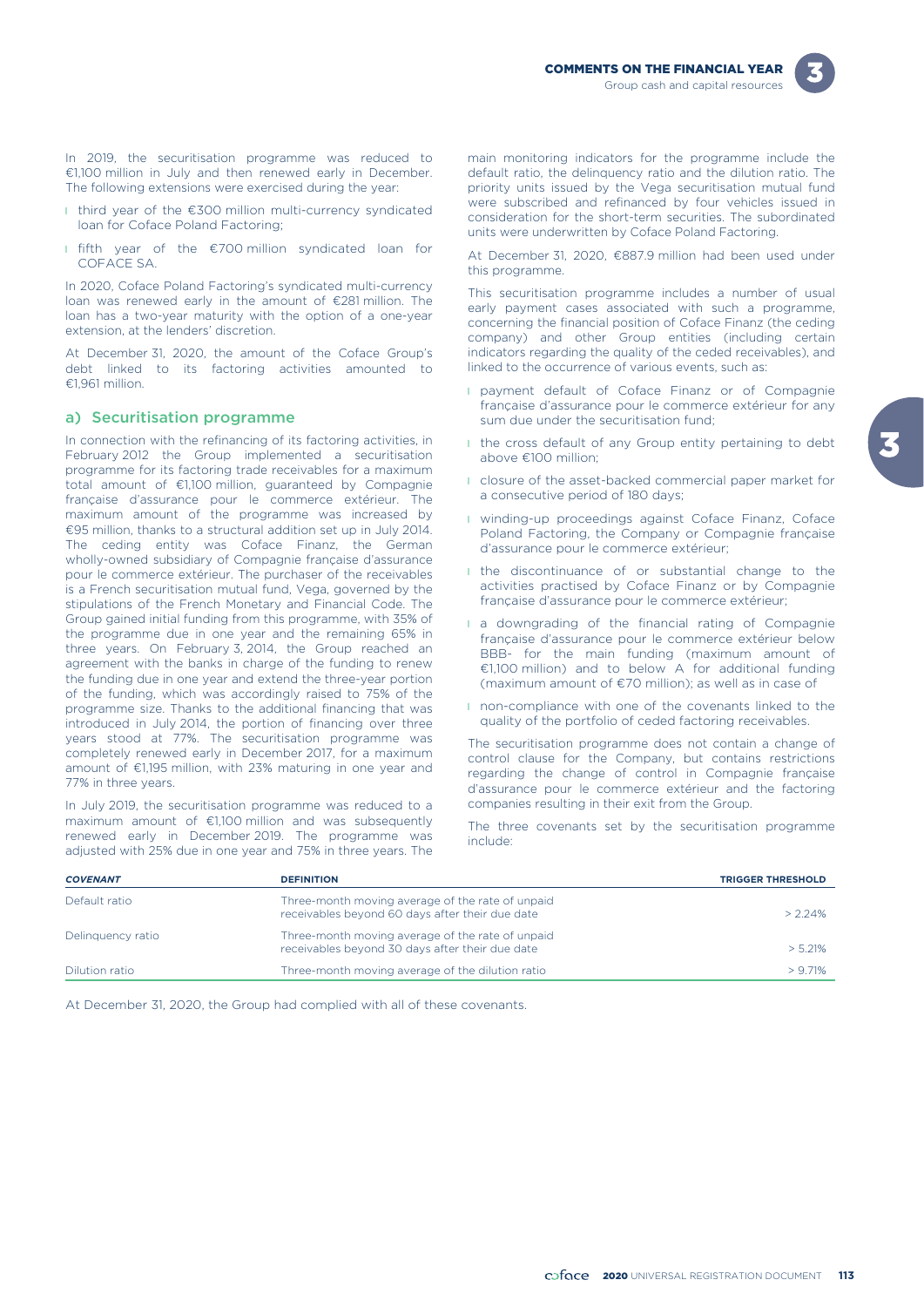#### b) Bilateral credit lines

In connection with the refinancing of its factoring business, the Group also introduced, mainly through its subsidiaries, a number of bilateral credit lines and overdraft facilities for a total maximum amount of €928.5 million:

- **I** bilateral credit lines and bank overdrafts concluded with six German banks (the "German credit lines") and two Polish banks (the "Polish overdraft facilities") for a maximum amount of €297.5 million. These bilateral credit lines and bank overdrafts were concluded for a maximum period of one to two years. Some German credit lines contain the usual clauses, such as: borrower compliance with a specified net asset level; borrower change of control clause; and benefit for the lender of the strictest financial covenant granted by the borrower to other financial institutions. The Polish overdraft facilities contain the standard commitments. At December 31, 2020, €117.7 million had been drawn down under the German credit lines and Polish overdraft facilities;
- **I** bilateral credit lines concluded with the Group's eight relationship banks:
	- l three lines for a maximum total amount of €175 million for Coface Finanz (with maturities ranging between one and three years), of which €98.4 million had been drawn down as of December 31, 2020;
	- l two lines for a maximum total amount of €175 million for Coface Poland Factoring (with maturities ranging between one and two years), of which €141.2 million had been drawn down as of December 31, 2020;
	- I a syndicated loan facility for a total amount of €281 million for Coface Poland Factoring, of which €178.1 million had been drawn down as of December 31, 2020.

#### c) Commercial paper programme

The Group has a commercial paper issuance programme that was extended in October 2015 and increased in June 2018 to reach a maximum amount of €650 million. Under this programme, the Company frequently issues securities with due dates ranging generally between one and six months. At December 31, 2020, securities issued under the commercial paper programme totalled €537.7 million. The programme was rated P-2 by Moody's and F1 by Fitch.

Should the commercial paper market shut down, since July 28, 2017 the Group has had a currently unused syndicated loan, granted for a period of three years with two one-year extension options and covering the maximum amount of the commercial paper issue programme (€650 million). This loan replaces the former bilateral credit lines in force in the event of a market shutdown. The agreement regulating this syndicated loan contains the usual restrictive clauses (such as a negative pledge clause, prohibition from assigning the assets outside the Group above a specified threshold or restrictions related to the discontinuance or any substantial change in the Group's business activities) and early repayment clauses (payment default, cross default, non-compliance with representations, warranties and commitments, significant adverse change affecting the Company and its capacity to meet its obligations under these bilateral credit lines, insolvency and winding-up proceedings), in line with market practices. The fifth year of the €700 million syndicated loan for COFACE SA was exercised.

## **Group solvency (1) 3.4.2**

The Group measures its financial strength based on the capital requirement (amount of equity required to cover its managed risks) according to the Solvency II Regulation for its insurance business and according to banking regulations for the Group's financing companies. The change in capital requirement depends on numerous factors and parameters linked to changes in the loss ratio, underwriting volumes, risk volatility, the sequencing of loss settlement and the asset types invested in the Company's balance sheet.

For insurance activities, pursuant to the Solvency II Regulation which became effective on January 1, 2016, the Group proceeded with the calculation of the solvency capital requirement (SCR) on December 31, 2020, using the partial internal model introduced by European Directive No. 2009/138/EC. The Group's SCR evaluates the risks linked to pricing, underwriting, establishment of provisions, as well as market risks and operational risks. It takes account of frequency risks and major risks. This calculation is calibrated to cover the risk of loss corresponding to a 99.5% quantile at a one-year horizon. At December 31, 2020, the estimated capital required for the two Group businesses amounted to €1,077 million, compared with €1,158 million at the end of 2019.

At December 31, 2020, the required capital for the factoring business was estimated at €168.7 million by applying a rate of 10.5% to the risk-weighted assets, or RWA. The Group has reported its capital requirements using the standard approach since December 31, 2019. It should be noted that the local regulators for Germany and Poland (the two countries in which the Group operates its factoring business) have not defined specific mandatory capital requirements for factoring companies.

The sum of the capital requirement for the insurance business and the capital requirement for the factoring business is compared with the estimated available capital, which totalled €2,204 million as of December 31, 2020.

At this date, the solvency ratio (ratio between the Group's available capital and its capital requirement for insurance and factoring) was estimated at 205% (2), compared to 203% (3) at the end of 2019.

*(1) Solvency information is not audited.*

*<sup>(2)</sup> This estimated solvency ratio is a preliminary calculation made according to Coface's interpretation of Solvency II Regulations, using the Partial Internal Model. The result of the definitive calculation may differ from the preliminary calculation. The estimated solvency ratio is not audited.*

*<sup>(3)</sup> The final solvency ratio at end-2019 amounted to 203% (based on Coface's interpretation of Solvency II and incorporating an estimated Factoring SCR using the Standard Approach). Unaudited.*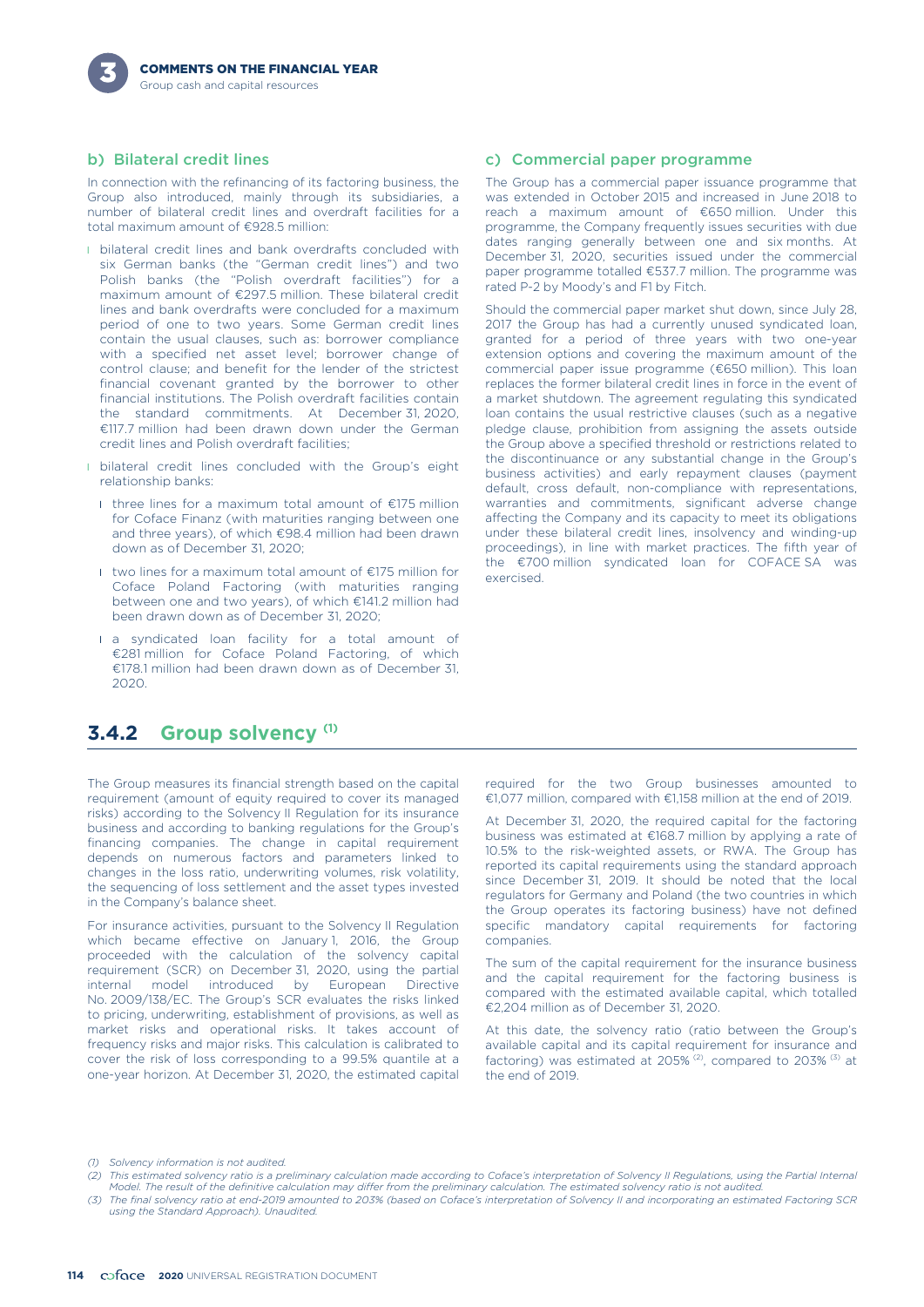The table below presents the items for calculating the Group's solvency ratio:

| (in millions of euros)                                                             | <b>AS AT DECEMBER 31,</b><br>2020 | AS AT DECEMBER 31,<br>2019 |
|------------------------------------------------------------------------------------|-----------------------------------|----------------------------|
| Total equity                                                                       | 1,999                             | 1,925                      |
| - Goodwill and other intangible assets (net of deferred taxes)                     | (207)                             | (199)                      |
| + Revaluation of provisions using the best estimate method (net of deferred taxes) | 243                               | 381                        |
| +/- Other adjustments                                                              | (159)                             | (179)                      |
| - Dividend payments                                                                | (89)                              | $-$ O                      |
| + Subordinated debt (valued at market value)                                       | 417                               | 419                        |
| = Solvency II available own funds (A)                                              | 2,204                             | 2,347                      |
| Capital requirement - Insurance (B)                                                | 908                               | 944                        |
| Capital requirement - Factoring (C)                                                | 169                               | 213                        |
| Capital requirement $(D) = (B) + (C)$                                              | 1,077                             | 1,158                      |
| SOLVENCY RATIO (E) = $(A)/(D)$                                                     | 205%                              | 203%                       |



# **3.4.3 Return on equity**

The return on equity ratio is used to measure the return on the Group's invested capital. Return on average tangible equity (or RoATE) is the ratio between net income (Group share) and the average of accounting equity (Group share) restated for intangible items (intangible asset values).

The table below presents the elements used to calculate the Group's RoATE over the 2019-2020 period:

|                                                                                  | AS AT DEC. 31 |       |               |
|----------------------------------------------------------------------------------|---------------|-------|---------------|
| (in millions of euros)                                                           | 2020          | 2019  | $2019^{(1)}$  |
| Accounting equity (Group share) - A                                              | 1.998         | 1.924 | $1.927^{(2)}$ |
| Intangible assets - B                                                            | 231           | 221   | 221           |
| Equity, net of intangible assets $- C (A - B)$                                   | 1.767         | 1.704 | 1.706         |
| Average equity, net of intangible assets - D ( $\lceil C_n + C_n - 1 \rceil/2$ ) | 1.736         | 1.645 | 1.646         |
| Net income (Group share) - $E$                                                   | 82.9          | 146.7 | 149.3         |
| $ROATE - E/D$                                                                    | 4.8%          | 8.9%  | 9.1%          |

*(1) Calculation restated for non-recurring items.*

*(2) Recalculated on the basis of net income excluding non-recurring items.*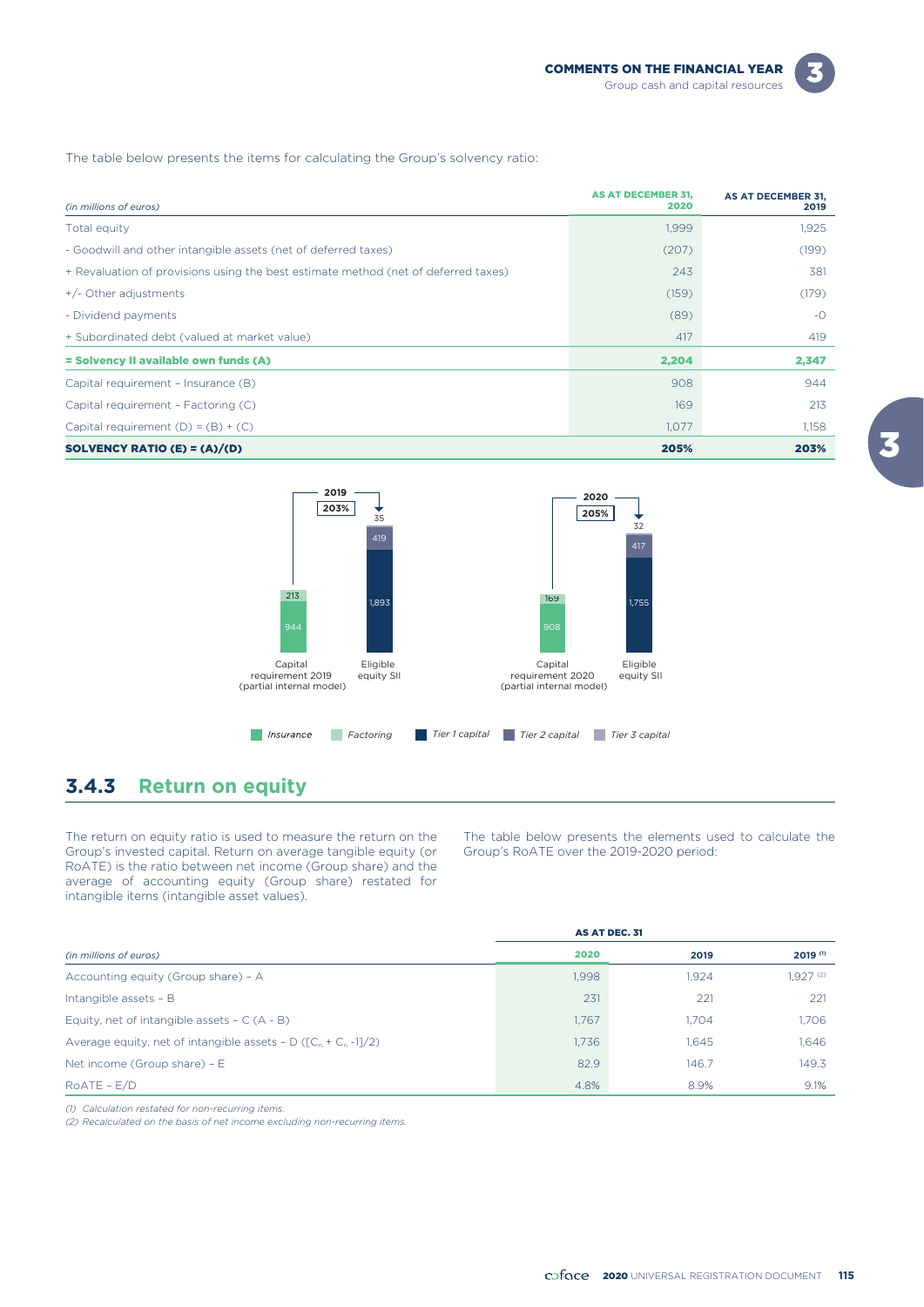

# **3.4.4 Off-balance sheet commitments**

Most of the Group's off-balance sheet commitments concern certain credit lines, guarantees received (pledged securities received from reinsurers corresponding to deposits made by reinsurers under commitments binding them to the Coface Group) and transactions on financial markets.

The table below presents the details of the Group's off-balance sheet commitments for the 2019-2020 period:

| (in thousands of euros)                              | <b>DEC. 31, 2020</b> | <b>RELATED TO FINANCING</b> | <b>RELATED TO ACTIVITY</b> |
|------------------------------------------------------|----------------------|-----------------------------|----------------------------|
| <b>Commitments given</b>                             | 1,029,839            | 1,018,188                   | 11,651                     |
| Endorsements and letters of credit                   | 1,018,188            | 1,018,188                   |                            |
| Property guarantees                                  | 7,500                |                             | 7,500                      |
| Financial commitments in respect of equity interests | 4,151                |                             | 4,151                      |
| <b>Commitments received</b>                          | 1,537,881            | 1,018,976                   | 518,905                    |
| Endorsements and letters of credit                   | 117,702              |                             | 117,702                    |
| Guarantees                                           | 398,704              |                             | 398,704                    |
| Credit lines linked to commercial paper              | 700,000              | 700,000                     |                            |
| Credit lines linked to factoring                     | 318,976              | 318,976                     |                            |
| Contingent capital                                   | $\circ$              |                             | $\circ$                    |
| Financial commitments in respect of equity interests | 2,500                |                             | 2,500                      |
| <b>Guarantees received</b>                           | 401,315              |                             | 401,315                    |
| Securities lodged as collateral by reinsurers        | 401,315              |                             | 401,315                    |
| Financial market transactions                        | 163,766              |                             | 163,766                    |

| (in thousands of euros)                              | DEC. 31, 2019 | <b>RELATED TO FINANCING</b> | <b>RELATED TO ACTIVITY</b> |
|------------------------------------------------------|---------------|-----------------------------|----------------------------|
| <b>Commitments given</b>                             | 1,055,216     | 1,037,195                   | 18,021                     |
| Endorsements and letters of credit                   | 1,037,195     | 1,037,195                   |                            |
| Property guarantees                                  | 7,500         |                             | 7,500                      |
| Financial commitments in respect of equity interests | 10,521        |                             | 10,521                     |
| <b>Commitments received</b>                          | 1,503,863     | 1,018,308                   | 485,555                    |
| Endorsements and letters of credit                   | 140,576       |                             | 140,576                    |
| Guarantees                                           | 342,479       |                             | 342,479                    |
| Credit lines linked to commercial paper              | 700,000       | 700,000                     |                            |
| Credit lines linked to factoring                     | 318,308       | 318,308                     |                            |
| Contingent capital                                   | $\circ$       |                             | $\circ$                    |
| Financial commitments in respect of equity interests | 2,500         |                             | 2,500                      |
| <b>Guarantees received</b>                           | 382,200       |                             | 382,200                    |
| Securities lodged as collateral by reinsurers        | 382,200       |                             | 382,000                    |
| Financial market transactions                        | 281,097       |                             | 281,097                    |

Endorsements and letters of credit totalling €1,018,188,000 for the financial year ended December 31, 2020 correspond mainly to:

- l a joint surety bond of €380,000,000 in favour of investors in COFACE SA subordinated notes (10-year maturity);
- l various joint surety bonds totalling €638,188,000 given by the Group, in particular to banks financing the factoring business.

Collateral concerns Coface Re for €365,715,000 and Compagnie française pour le commerce extérieur for €35,600,000.

The syndicated loan for a maximum amount of €700 million for the financial year ended December 31, 2020 includes the coverage of the Group's commercial paper issuance programme for €650 million and an additional liquidity line of €50 million available to factoring entities if needed (see Section 3.4.1 "Group debt and sources of financing").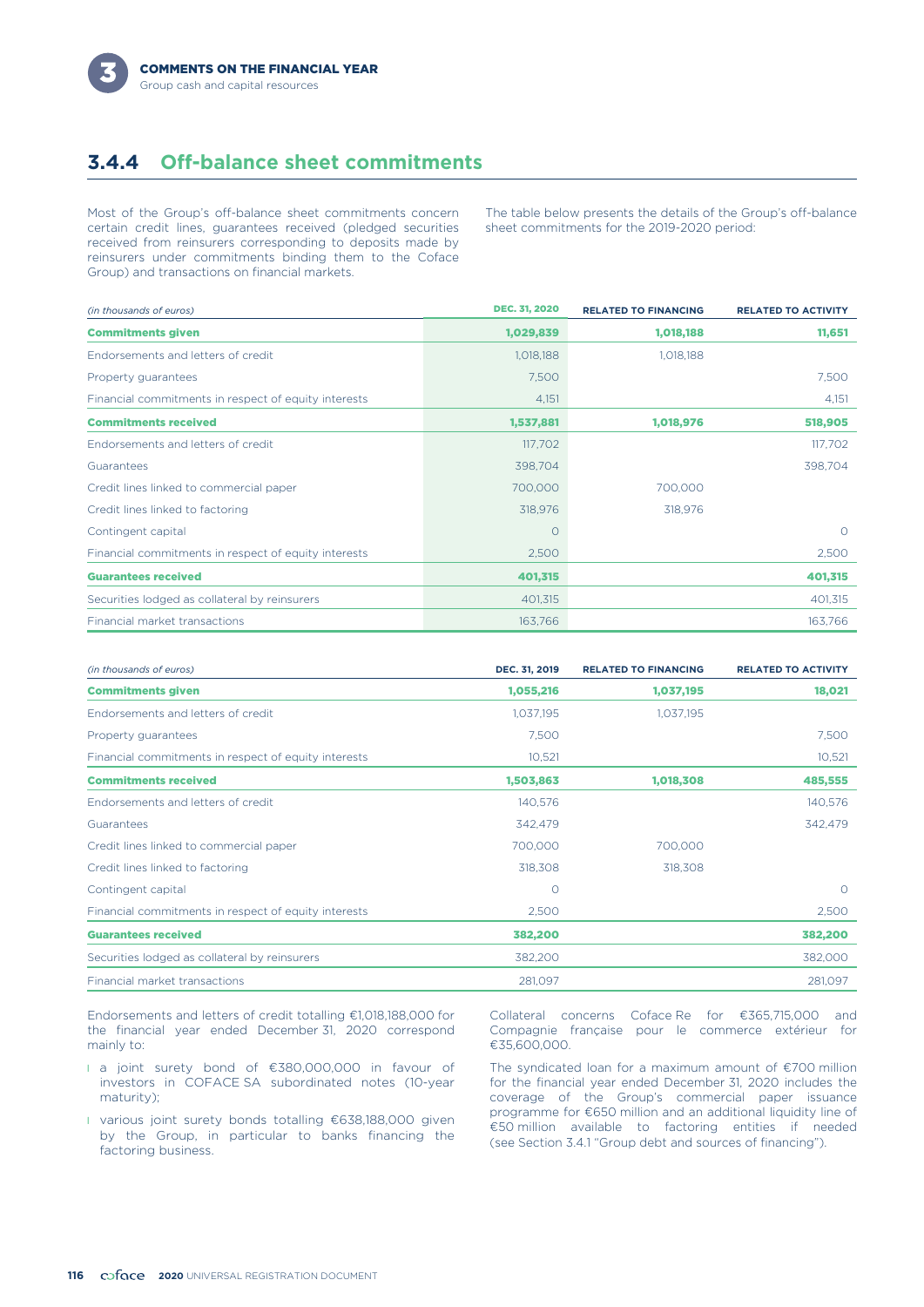

## **3.5 POST CLOSINXG EVENTS AT DECEMBER 31, 2020**

## **3.5.1 Changes in shareholding and governance – Arch Capital Group takes a stake in Coface and Bernardo Sanchez Incera appointed Chairman of the Board of Directors**

On February 10, 2021, Natixis and Arch Capital announced that four directors presented by Arch as well as Bernardo Sanchez<br>the sale of a 29.5% stake in Coface capital had received all the Incera, who was then appointed Cha announcements made in February 2020, all the directors representing Natixis have resigned. The Board then co-opted independent directors.

Incera, who was then appointed Chairman of the Board. As of necessary approvals for its closing. In line with the today, Coface's Board of Directors has therefore 10 members, announcements made in February 2020, all the directors 4 women and 6 men, the majority (6) of whom are

## **3.6 OUTLOOK**

### **Economic environment (1) 3.6.1**

The health situation remains very uncertain, making the forecast modelling exercise more volatile. The outlook is also highly dependent on the measures taken by governments to counter the negative effects of the crisis on the economy and society. Coface's economic teams assess and monitor these effects and the scenario presented below is the core scenario at the time of writing.

In 2021, global activity is expected to rebound sharply, with growth of 4.5% (after a decline of 3.9% in 2020). With this recovery, global output is expected to return to pre-crisis levels at the end of 2021. However, much of this performance will be due to a favourable base effect since the level of activity at the end of 2020 had already recovered some of the ground lost during the year. In addition, a large part of this growth will be due to the Chinese economy, meaning that other countries will not have returned to pre-crisis levels. Finally, in relation to the rising world population, output will not have returned to pre-crisis levels. This will, of course, be the case in many low-income or emerging countries that are experiencing significant population growth and where, as a result, GDP *per capita* will still be lower than before the crisis. Furthermore, and crucially, this scenario is based on an improvement in the health situation, in particular through the extension of vaccine coverage, which will allow the lifting of restrictions on economic activity to continue, although some constraints, such as border controls, are likely to remain in place, with consequences for transport and tourism.

As in the past, growth is expected to be higher in emerging economies (5.4%, after a decline of 2.3%) than in advanced economies (3.7%, after a decline of 5.2%). However, this difference in favour of emerging countries will only be due to the strong performance of emerging Asia, as the other emerging regions will either equal or fare less well than advanced economies.

In 2021, the United States is expected to grow by 3.2% (after a decline of 3.7%). Consumer spending, which represents two-thirds of GDP, should once again be the main driver of growth, supported by persistently low interest rates and a wealth effect linked to high real estate and stock market prices. An improvement in the health situation is expected to be a major factor. Moreover, while housing construction should *(1) Group estimates.*

remain strong and public investment will benefit from a federal infrastructure programme, business investment is likely to be slow due to the adverse situation in energy, office and retail space. Finally, external trade is expected to contribute negatively as imports rise faster than exports. In the United Kingdom, the economy is expected to rebound by 5.9% (after a slump of 11.4%). The trade agreement with the European Union removes considerable uncertainty. Despite a difficult start to the year due to the worsening health situation, consumer spending should be the first to recover with the lifting of travel restrictions, the reopening of shops and the savings built up during the epidemic. In contrast, while public investment is likely to benefit from fiscal support, business investment could be held back by the resumption of loan and tax payments after a grace period. In Japan, growth is expected to be slightly positive (1.6% after a drop of 3.5%). The new restrictions imposed in early January due to the worsening health situation will delay the recovery in consumption and tourism. In contrast, exports of transport equipment, electronics and machinery should continue to benefit from the improvement in China, notwithstanding uncertainty over trade relations with South Korea. However, it remains uncertain whether the Tokyo Olympic Games will go ahead.

Eurozone growth is expected to rebound sharply (4.9% in 2021 *vs.* -7.4% in 2020). Lending conditions will remain extremely loose due to the ECB's ultra-accommodative policy. A recovery is expected in Germany (3.5% *vs.* -5.6%), despite the slowdown caused by the restrictions introduced in late 2020/early 2021 as the health situation worsened, and the possibility of further upsets. Unlike the services sector, industry, which accounts for a large part of the German economy, is little affected by restrictions. In addition, consumers have changed their habits. Exports, including vehicles, which were already being underpinned by the Chinese recovery, should benefit from the recovery in other markets (Europe, North America). Moreover, many of the fiscal support measures for employment and income will remain in place in 2021. In France, the rebound should be greater, but from a worse situation (7.1% after -9.2%). The main driver of growth will be domestic demand, spurred by the release of household savings built up during the lockdowns, as well as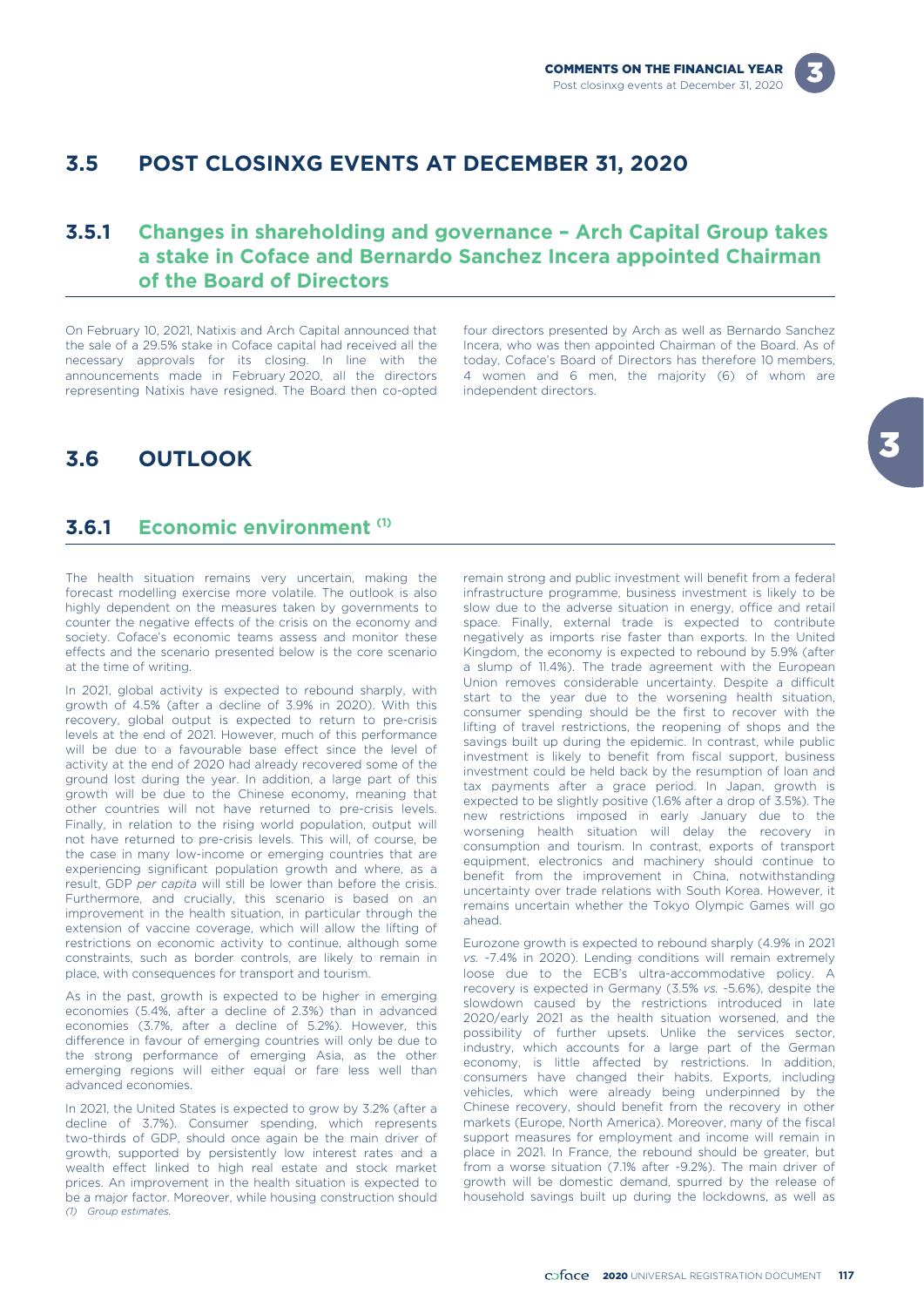the extension of fiscal support measures and the recovery plan for both households and businesses. However, exports are likely to continue to suffer from difficulties in the aerospace and tourism sectors. Finally, the upturn will be gradual and subject to developments in the health situation. Spain will still be far from returning to its pre-crisis situation, with GDP expected to rise by 6.4% after shrinking by 11.5%. While exports of goods, such as vehicles and textiles, will benefit from the improvement in the European market, tourism is expected to remain on hold for at least the first half of the year. Meanwhile, domestic demand will benefit from the extension of fiscal support measures. Similarly, in Italy (5.1% after -9.3%), the improvement will not be sufficient to return to the pre-crisis situation. Exports of manufactured products (textiles, vehicles, food) will benefit from the recovery in demand in advanced and emerging economies, while tourism will continue to struggle. Consumption and investment should benefit from the extension of certain support measures, as well as a rise in confidence, provided that the health situation improves as vaccine coverage increases.

As mentioned above, there will be a two-speed recovery in emerging countries, with Asian countries, led by China, recording much stronger growth than most countries on other continents.

As such, emerging Asia is expected to post growth of 6.7% in in 2021, after shrinking by 3.7% in 2020, dragged down by its Associated to post growth of 6.7% in 2021, after shrinking by 3.7% in 2020, dragged down by its aft 2021, after a decline of only 0.2% in 2020. As usual, this region will owe most of its excellent performance to China (7.5% after (3% after -9%), where, although exports will pick up, the <br>2.3%), where the recovery that began in the second quarter of domestic economies will continue to b 2.3%), where the recovery that began in the second quarter of domestic economies will continue to be hampered by<br>2020 should gather pace as domestic demand picks up and structural problems, particularly at a fiscal level. 2020 should gather pace as domestic demand picks up and structural problems, particularly at a fiscal level. Likewise,<br>also due to an upturn in foreign demand, although trade Angola, Congo, Gabon, Mozambigue, Namibia, Zamb also due to an upturn in foreign demand, although trade Angola, Congo, Gabon, Mozambique, Namibia, Zambia and<br>relations with the United States remain tense. Other economies Zimbabwe will reap little reward from higher pric relations with the United States remain tense. Other economies Zimbabwe will reap little reward from higher prices for their oil<br>in the region (India, Indonesia, Malaysia, Philippines, Vietnam) and gas, metals or diamonds. in the region (India, Indonesia, Malaysia, Philippines, Vietnam) and gas, metals or diamonds. The situation should be different will also perform strongly. Central Furope is expected to for economies where agriculture (exp will also perform strongly. Central Europe is expected to achieve growth of 3.7% (after -5.1%), with all countries farming) is important, sometimes alongside gold, wood, benefiting from the recovery in demand in Western Europe, particularly in the automotive sector, and from the arrival of Senegal, as well as countries in the Sahel, despite their security new funds from Europe. Russia is expected to grow by 3.2% problems. These countries were les new funds from Europe. Russia is expected to grow by 3.2% problems. These countries were less badly affected in 1021.<br>(after -4.3%), a modest performance, in line with the rise in and are expected to grow between 4% and 6% (after -4.3%), a modest performance, in line with the rise in

consumption and investment. A moderate performance is also expected in Ukraine (2.5% after -5.2%) and Kazakhstan (2.8% after -3.5%). Turkey should fare a little better (4% after 0.5%), with exports to Europe offsetting weaker domestic demand with the return of a stricter monetary policy, although tourism will continue to suffer. The Middle East and North Africa (3% after -6.2%), for example Saudi Arabia (2.7% after -4.3%), will struggle to recover due to the slow resumption of tourism and efforts to restore public finances, although oil and gas revenues will rise. Latin America's performance (3.1% after -7.3%) will reflect that of its heavyweights: Argentina (3% after -11%), Brazil (3% after -4.5%), Colombia (3.7% after -7%) and Mexico (2.5% after -9%). As well as benefiting from an easing in the effects of the health crisis, consumption should benefit from better employment trends, continued accommodative monetary policy and, in Mexico, an increase in expatriate workers' remittances. Their exports should also pick up on the back of external demand and commodity prices. However, with the exception of Colombia, investment is likely to remain weak due to political uncertainty and reduced fiscal leeway. Despite their political uncertainties, Chile (4.5% after -6.2%) and Peru (8% after -12%) should gain from the excellent trend in metals prices, particularly copper, while monetary and fiscal policy will boost consumption and investment. Finally, the sub-Saharan Africa economy is expected to grow by just 2.5%

# **3.6.2 Outlook for the Coface Group**

The start of 2021 is marked by renewed uncertainties around the coronavirus crisis. Just as the global vaccination campaign began, new, and often more contagious, variants of the virus began to appear. This means that tougher measures will be required to curb the spread of the virus, subsequently delaying an economic recovery. So far, the vaccines appear to be effective against these new variants.

Regions that are less affected by the pandemic (Asia in particular) are continuing to grow. There are therefore significant disparities between countries and between sectors of economic activity. The current crisis has accelerated a number of major trends, such as increased digitization of the economy, the proliferation of zombie companies, and decarbonisation of the economy.

In this uncertain context, Coface's strategy – based on excellence in trade credit insurance, the development of adjacent activities, and agility – is thus fully relevant. Moreover, Coface will continue to work with governments, who have set up dedicated schemes for credit insurance in order to maintain supplier credit to the best possible extent. Coface has signed, where relevant, extensions to the schemes launched in 2020.

2021 also marks important changes in the Company's governance of the Company, with the arrival of 5 new directors, including one independent director and the appointment of Bernardo Sanchez Incera as Chairman.

Coface's Board of Directors is therefore now composed of 10 members, including 4 appointed by Arch. It is therefore composed of a majority of independent directors, including the Chairman.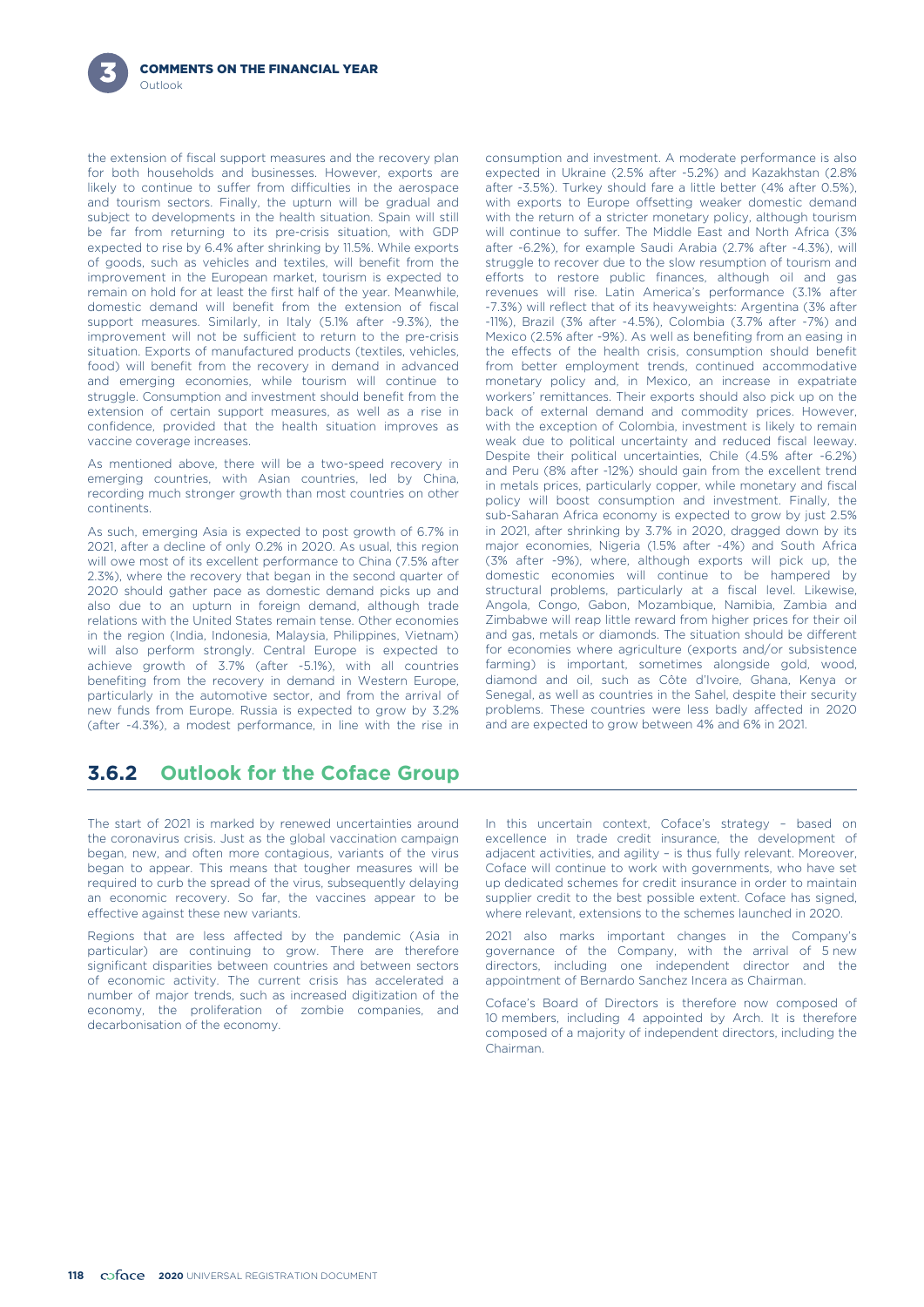

# **3.7 KEY FINANCIAL PERFORMANCE INDICATORS**

# **3.7.1 Financial indicators**

### Consolidated turnover

The composition of the Group's consolidated turnover (premiums, other revenue) is described under "Accounting principles and methods" in the notes to the consolidated financial statements.

### Claims expenses

"Claims expenses" correspond to claims paid under credit insurance contracts, Single Risk policies and surety bonds, less changes in recoveries following recourse (amounts recovered from the debtor after paying the policyholder for the claim) during the financial year, and to the change in claims provisions during the financial year, and the handling expenses for these claims, which cover the costs of processing and managing policyholders' claims declarations, and those generated by monitoring recovery procedures (charges and provisions for internal and external debt collection fees).

Claims paid correspond to compensation paid under the policies during the financial year, net of collections received, plus costs incurred to provide the management, regardless of the financial year during which the claim was declared or during which the event producing the claim took place, less amounts recovered during the financial year for claims previously indemnified, regardless of the year the indemnification was paid.

Claims provisions are established for claims declared but not yet settled at financial year end, as well as for claims that have not yet been declared, but which have been deemed probable by the Group, given the events that have arisen during the financial year (incurred but not reported – IBNR provisions). The amounts thus provisioned also take into consideration a forecast of the amount to be collected for these claims. These provisions are decreased each year by recoveries made following the payment of compensation or the estimate of potential losses for declared or potential claims. The difference between the amount of provisions in a given financial year (established during the first year of underwriting a policy) and the amounts revalued the following years is either a liquidation profit (revaluation downward) or loss (upwards revaluation) (see Note 23 to the consolidated financial statements).

#### Operating expenses

"Operating expenses" correspond to the sum of the following items:

- l "Contract acquisition costs", consisting of:
	- l external acquisition costs, namely commissions paid to business contributors (brokers or other intermediaries) and which are based on the turnover contributed by such intermediaries, and
	- **I** internal acquisition costs corresponding essentially to fixed costs related to payroll costs linked to contract acquisition and to the costs of the Group's sales network;
- **I** "Administration costs" (including Group operating costs, payroll costs, IT costs, etc., excluding profit sharing and incentive schemes). Contract acquisition costs as well as administration costs primarily include costs linked to the credit insurance business. However, due to pooling, costs related to the Group's other businesses are also included in these items;
- **I** "Other current operating expenses" (expenses that cannot be allocated to any of the functions defined by the chart of accounts, including in particular general management expenses);
- **I** "Expenses from banking activities" (general operating expenses, such as payroll costs, IT costs, etc.) relating to factoring activities; and
- **I** "Expenses from other activities" (overheads related exclusively to information and debt collection for customers without credit insurance).

As such, "Operating expenses" consist of all overheads, with the exception of internal investment management expenses for insurance – which are recognised in the "Investment income, net of management expenses (excluding finance costs)" aggregate – and claims handling expenses, with the latter included in the "Claims expenses" aggregate.

Total internal overheads (*i.e.* overheads excluding external acquisition costs (commissions), are analysed by function, regardless of the accounting method applied to them, in all of the Group's countries. This presentation enables a better understanding of the Group's savings and differs on certain points from the presentation of the income statement, which meets the presentation requirements of the accounting standards.

### Cost of risk

"Cost of risk" corresponds to expenses and provisions linked to covering the ceding company risk (inherent to the factoring business) and the credit risk, net of credit insurance coverage.

### Underwriting income

Underwriting income is an intermediate balance of the income statement which reflects the operational performance of the Group's activities, excluding the management of business investments. It is calculated before and after recognition of the income or loss from ceded reinsurance:

- **I** "Underwriting income before reinsurance"<br>(or underwriting income gross of reinsurance) (or underwriting income gross of reinsurance) corresponds to the balance between consolidated turnover and the total represented by the sum of claims expenses, operating expenses and cost of risk;
- **I** "Underwriting income after reinsurance" (or underwriting income net of reinsurance) includes, in addition to the underwriting income before reinsurance, the income or loss from ceded reinsurance, as defined below.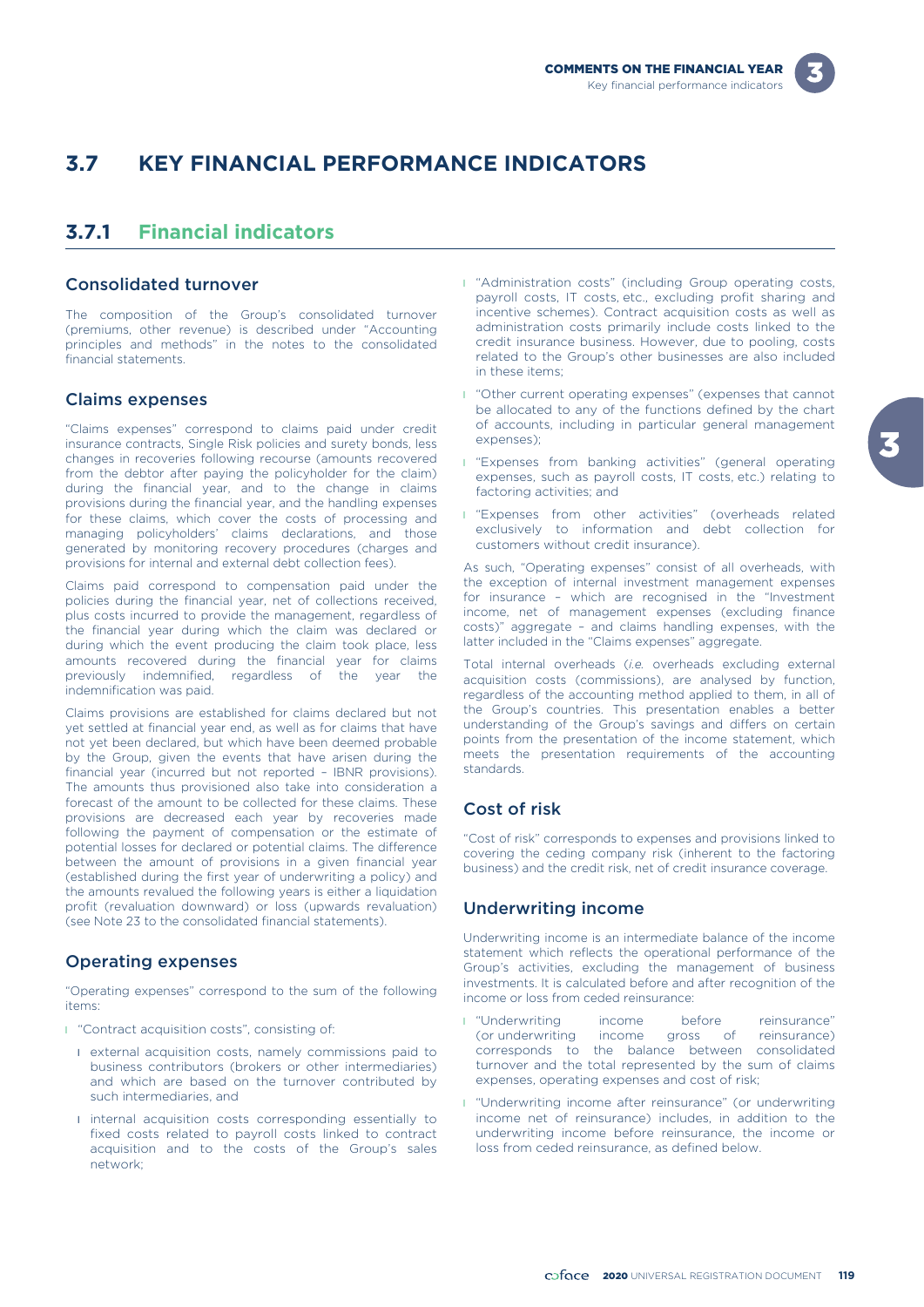### Income (loss) from ceded reinsurance (expenses or income net of ceded reinsurance)

"Reinsurance income" (or income and expenses net of ceded reinsurance) corresponds to the sum of income from ceded reinsurance (claims ceded to reinsurers during the financial year under the Group's reinsurance treaties, net of the change in the provision for claims net of recoveries that was also ceded, plus the reinsurance commissions paid by reinsurers to the Group for proportional reinsurance), and charges from ceded reinsurance (premiums ceded to reinsurers during the financial year for reinsurance treaties of the Group, net of the change in provisions for premiums also ceded to reinsurers).

### Investment income, net of management expenses (excluding finance costs)

"Investment income, net of management expenses (excluding finance costs)" combines the result of the Group's investment portfolio (investment income, net gains on disposals and addition to/reversals of provisions for impairment), exchange rate differences and investment management expenses.

# **3.7.2 Operating indicators**

As part of its business operations, in addition to the financial aggregates published in accordance with the International Financial Reporting Standards (IFRS), the Group uses four operational indicators to track its commercial performance. They are described below:

### Production of new contracts

The production of new contracts corresponds to the annual value of credit insurance policies taken out by new customers during the period. The Group generally records a higher production of new contracts during the first quarter of a given financial year.

### Retention rate

The rate corresponds to the ratio between the annual value of the policies actually renewed and that of the policies that were supposed to be renewed at the end of the preceding period. The annual value of the policies corresponds to the value of the credit insurance policies over a 12-month period according to an estimate of the volume of related sales and the level of the rate conditions in effect at the time the policy is taken out.

### Current operating income/(loss)

"Current operating income (loss)" corresponds to the sum of "Underwriting income after reinsurance", "Net investment income excluding finance costs" and non-current items, namely "Other operating income and expenses".

In the presentation of operating income by region, the amounts are represented before turnover from interregional flows and holding costs not charged back to the regions have been eliminated.

#### Income tax

Tax expenses include tax payable and deferred tax that results from consolidation restatements and temporary tax differences, insofar as the tax position of the companies concerned so justifies (as more extensively described under "Accounting principles and methods" and in Note 29 to the consolidated financial statements).

### Net income (Group share)

Net income (Group share) corresponds to the amount of "Net income from continuing operations" (corresponding to "Operating income", net of "Finance costs", "Share in net income of associates" and "Income tax"), "Net income from discontinued operations" and "Non-controlling interests".

### Price effect of credit insurance policies

The price effect of the credit insurance policies corresponds to the difference between the annual value of the contracts, calculated based on the rate conditions in effect at the time the policy is taken out, and the annual value of the policies for the preceding period (calculated based on the rate conditions of the preceding period and excluding any volume effect related to the definitive revenue of the policyholders).

### Volume effect

The method for calculating premiums on the Group's turnover produces its effects throughout the life of the policies, and not for a single financial year. When the volume of a policyholder's actual sales is higher than what was taken into consideration to determine the amount of premiums billed during the period covered by the policy, this difference produces a positive effect on the earned premiums recorded by the Group with a one-year lag. Conversely, when the volume of the policyholder's sales is less than what was used as the basis for calculating the flat rate, this difference does not produce any effect on the Group's turnover for the following financial year.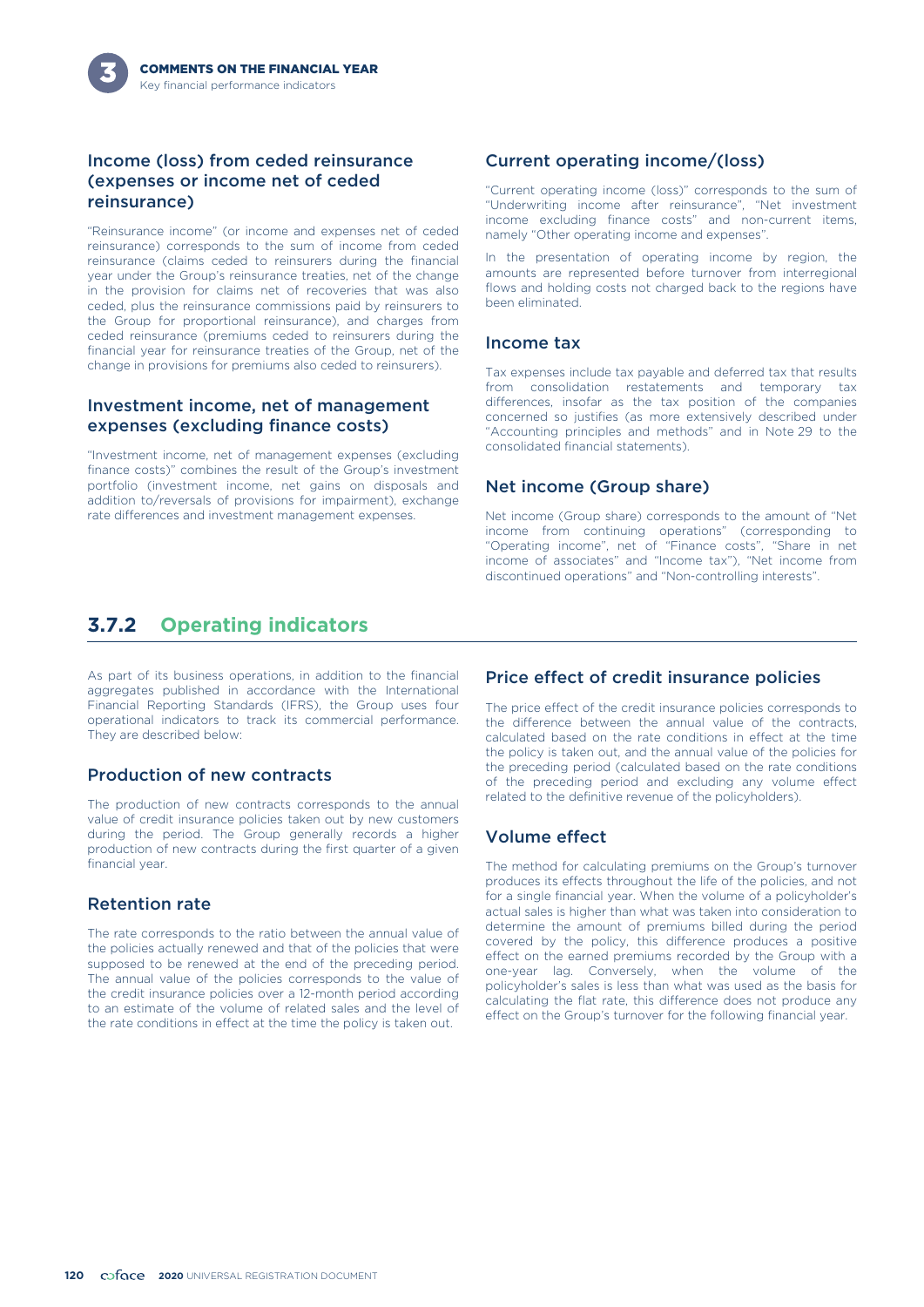# **3.7.3 Breakdown of the calculation of ratios as of December 31**

| <b>EARNED PREMIUMS</b><br>(in thousands of euros) | 2020      | 2019       |
|---------------------------------------------------|-----------|------------|
| Gross earned premiums [A]                         | 1,204,334 | 1,235,597  |
| Ceded earned premiums                             | (599.203) | (353, 585) |
| <b>NET EARNED PREMIUMS [D]</b>                    | 645,131   | 882,012    |

#### **CLAIMS EXPENSES**

| <b>NET CLAIMS EXPENSES [E]</b>                | (307, 692) | (396,797)  |
|-----------------------------------------------|------------|------------|
| Change in claims provisions net of recoveries | 135.321    | 12.622     |
| Ceded claims                                  | 180.639    | 126,829    |
| Claims expenses* [B]                          | (623, 653) | (536, 247) |
| (in thousands of euros)                       | 2020       | 2019       |

#### *\* Of which claims handling expenses.*

#### **OPERATIONAL EXPENSES**

| (in thousands of euros)                                                | 2020       | 2019       |
|------------------------------------------------------------------------|------------|------------|
| <b>Operating expenses</b>                                              | (655, 672) | (677, 138) |
| Of which employee profit sharing                                       | 2.854      | 7.038      |
| Other income (services)                                                | 246,530    | 245.491    |
| Operating expenses, net of other income - before reinsurance [C]       | (406,288)  | (424,609)  |
| Commissions paid by reinsurers                                         | 199.126    | 136,172    |
| <b>OPERATING EXPENSES, NET OF OTHER INCOME - AFTER REINSURANCE [F]</b> | (207,162)  | (288, 437) |

#### $\frac{1}{\left( \frac{1}{\mathbf{A}}\right) }$  $\left( \mathbf{B}\right)$ Gross comined ratio Gross comined ratio  $=$  gross loss ratio  $\overrightarrow{A}$  + gross cost ratio  $\overline{\bigoplus}$ Net combined ratio = net<br>loss ratio<br> $\overline{D}$  + net cost ratio Net combined ratio = net  $\overline{\widehat{(\mathsf{D})}}$

| <b>RATIOS</b>                     | 2020  | 2019  |
|-----------------------------------|-------|-------|
| Loss ratio before reinsurance     | 51.8% | 43.4% |
| Loss ratio after reinsurance      | 47.7% | 45.0% |
| Cost ratio before reinsurance     | 33.7% | 34.4% |
| Cost ratio after reinsurance      | 32.1% | 32.7% |
| Combined ratio before reinsurance | 85.5% | 77.8% |
| Combined ratio after reinsurance  | 79.8% | 77.7% |

3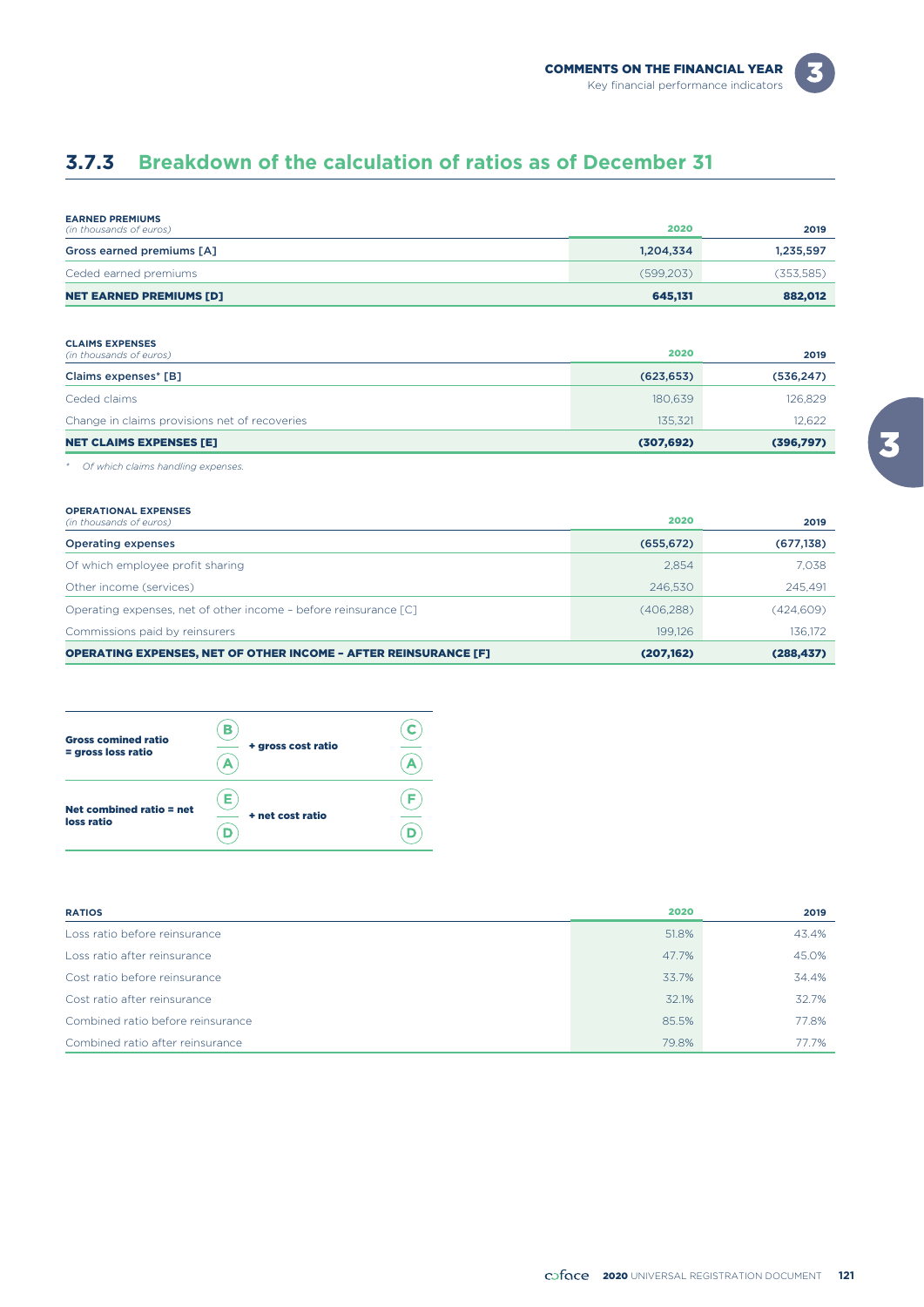## **3.7.4 Alternative performance measures (APM) as of December 31, 2020**

This section takes a look at KPIs not defined by accounting standards but used by the Company for its financial communications.

This section is a follow-up to the AMF's position – IAP DOC 2015-12.

The indicators below represent indicators listed as belonging to the category of Alternative Performance Measures.

### a) Alternative Performance Measures related to turnover and its constituent items

| <b>DEFINITION</b>                                                                                                                                                                                                                                                                                                                                                                                                                           | <b>JUSTIFICATION</b>                                                                                                                                                                    |
|---------------------------------------------------------------------------------------------------------------------------------------------------------------------------------------------------------------------------------------------------------------------------------------------------------------------------------------------------------------------------------------------------------------------------------------------|-----------------------------------------------------------------------------------------------------------------------------------------------------------------------------------------|
| <b>Turnover with restated items</b>                                                                                                                                                                                                                                                                                                                                                                                                         |                                                                                                                                                                                         |
| (1) Two types of restatements on turnover:<br><b>i.</b> Calculation of turnover growth percentages, like-for-like:<br>• year N recalculated at the exchange rate of year N-1;<br>• year N-1 at the Group structure of year N.<br><b>ii.</b> Removal or addition of turnover in value $(\epsilon)$ considered as extraordinary in the current year.<br>The term "extraordinary" refers to impacts on turnover which do not occur every year. | <b>i.</b> Historic method used by Coface to<br>calculate pro forma %.<br>ii. Item considered as extraordinary, i.e.<br>which will only occur in the current<br>financial year (year N). |
| Fee and commission income/Gross earned premiums (current - like-for-like)                                                                                                                                                                                                                                                                                                                                                                   |                                                                                                                                                                                         |
| Weight of fee and commission income over earned premiums on like-for-like basis:<br>• year N at the exchange rate of year N-1;<br>• year N-1 at the Group structure of year N.<br>Fee and commission income corresponds to the turnover invoiced on additional services.                                                                                                                                                                    | Indicator used to monitor changes in fee<br>and commission income compared with<br>the main turnover item at constant scope.                                                            |
| <b>Internal overheads excluding extraordinary items</b>                                                                                                                                                                                                                                                                                                                                                                                     |                                                                                                                                                                                         |
| (2) Restatement or Addition of items considered as extraordinary with respect to internal<br>overheads. The term "extraordinary" refers to impacts on expenses which do not occur every year.                                                                                                                                                                                                                                               | Indicator used to compare changes in<br>internal overheads by excluding<br>extraordinary items.                                                                                         |

### b) Alternative Performance Measures related to operating income

| <b>DEFINITION</b>                                                                                                                                                                                                                         | <b>JUSTIFICATION</b>                                                                          |
|-------------------------------------------------------------------------------------------------------------------------------------------------------------------------------------------------------------------------------------------|-----------------------------------------------------------------------------------------------|
| Operating income excluding restated extraordinary items (including finance costs<br>and excluding other operating income and expenses)                                                                                                    |                                                                                               |
| Restatement or Addition of items considered as extraordinary to operating income: these include<br>extraordinary income and expenses impacting either turnover (see definition above, $(1)$ )<br>or overheads (see definition above (2)). | Indicator used to compare changes<br>in operating income by excluding<br>extraordinary items. |

### c) Alternative Performance Measures related to net income

| <b>DEFINITION</b>                                                                                                                                                                                                                                                                                                                                                                                                   | <b>JUSTIFICATION</b>                                                                 |
|---------------------------------------------------------------------------------------------------------------------------------------------------------------------------------------------------------------------------------------------------------------------------------------------------------------------------------------------------------------------------------------------------------------------|--------------------------------------------------------------------------------------|
| Net income excluding extraordinary items                                                                                                                                                                                                                                                                                                                                                                            |                                                                                      |
| Restatement or Addition of items considered as extraordinary with respect to net income.<br>This includes extraordinary income and expenses likely to impact either turnover (see definition<br>above (1) or overheads (see definition above (2)).<br>This aggregate is also restated for "current operating income and expenses", which are recorded<br>after operating income in the management income statement. | Indicator used to compare changes in net<br>income by excluding extraordinary items. |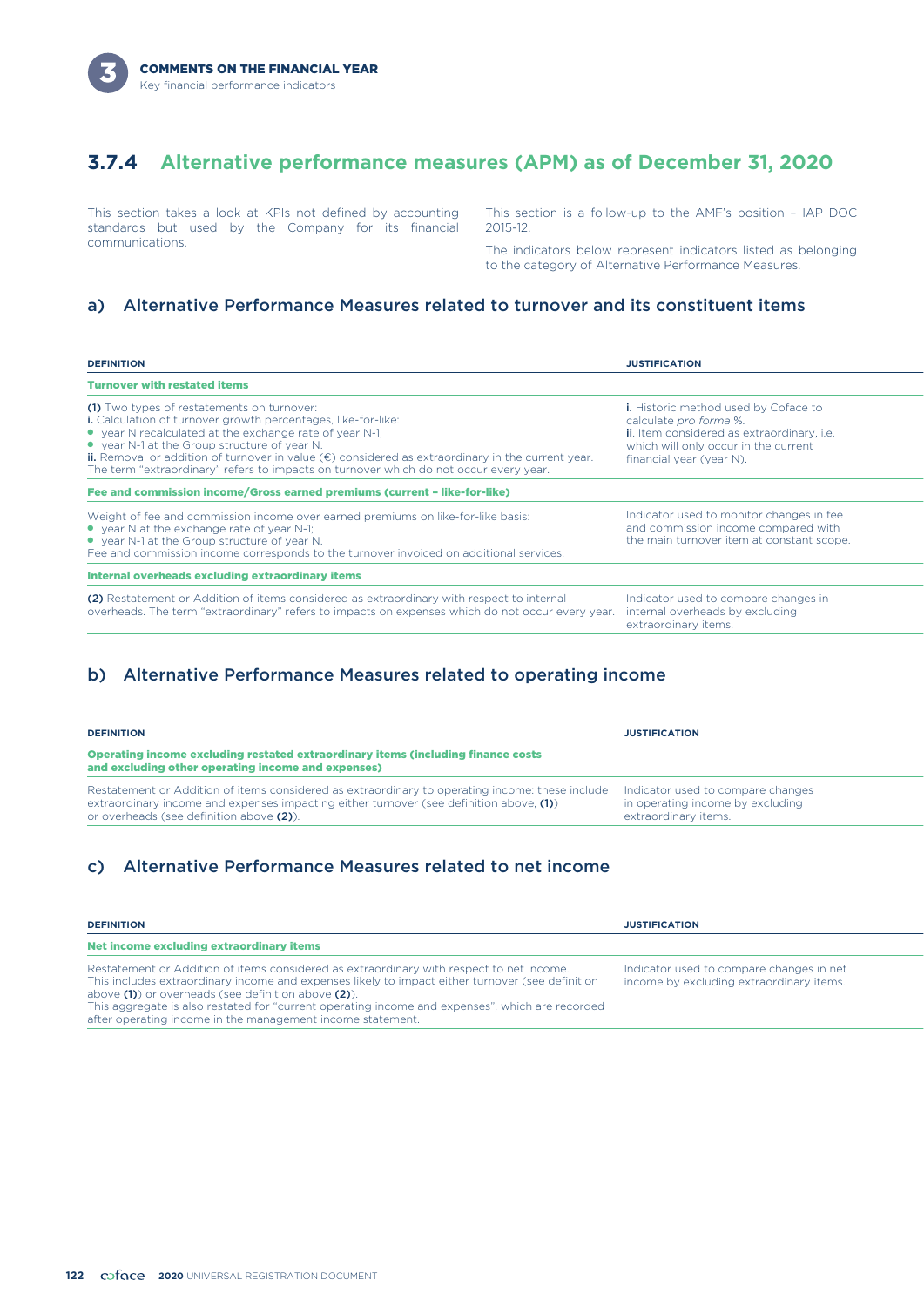

|                                                                                                                                                        | N/N-1 COMPARISON - €M                                                                   |                                                                                         |
|--------------------------------------------------------------------------------------------------------------------------------------------------------|-----------------------------------------------------------------------------------------|-----------------------------------------------------------------------------------------|
| <b>RECONCILIATION WITH THE FINANCIAL STATEMENTS</b>                                                                                                    | 2020                                                                                    | 2019                                                                                    |
|                                                                                                                                                        |                                                                                         |                                                                                         |
| i. (Current turnover $N$ - FX Impact $N-1$ )/(Current<br>turnover N-1 + Perimeter impact N) -1<br>ii. Current turnover $N + (-$ Restatements/Additions | $i. +0.6%$<br>$=$ (1,450.9 -30.5)/(1,481.1 +8.6 Coface PKZ &<br>Coface GK) -1           | i. $N/A$<br>$= (1,481.1 - 2.9)/(1,384.7 +11.2)$ Coface PKZ) -1                          |
| of extraordinary items N                                                                                                                               | ii. $1,450.9 + (-0.0)$                                                                  | ii. $1,481.1 + (-0.0)$                                                                  |
| Fee and commission income/Earned premiums -<br>Like-for-like                                                                                           | <b>Current: 12.0%</b><br>$= 144.0/1,204.3$<br>Like-for-like: 11.8%<br>$= 145.3/1,233.3$ | <b>Current: 11.3%</b><br>$= 140.2/1,235.6$<br>Like-for-like: 11.3%<br>$= 139.8/1.234.0$ |
| Current internal overheads +/- Restatements<br>+/- Additions of extraordinary items                                                                    | €536.1m<br>$= 536.1$<br>$+/- 0.0$                                                       | €547.0m<br>$= 547.0$<br>$+/- 0.0$                                                       |

|                                                                          | $N/N-1$ COMPARISON - $\epsilon$ M                               |                                                                         |
|--------------------------------------------------------------------------|-----------------------------------------------------------------|-------------------------------------------------------------------------|
| <b>RECONCILIATION WITH THE FINANCIAL STATEMENTS</b>                      | 2020                                                            | 2019                                                                    |
|                                                                          |                                                                 |                                                                         |
| Operating income +/- Restatements +/- Addition<br>of extraordinary items | €132.5m<br>$= 140.4 + (-21.8) - (-13.8$ Non-recurring<br>items) | €203.5m<br>$= 218.9 + (-21.4) - (-6.0 \text{ Non-recurring})$<br>items) |

 $\overline{a}$ 

|                                                                                              | $N/N-1$ COMPARISON – $\epsilon M$      |                                                                                                                                                    |  |
|----------------------------------------------------------------------------------------------|----------------------------------------|----------------------------------------------------------------------------------------------------------------------------------------------------|--|
| <b>RECONCILIATION WITH THE FINANCIAL STATEMENTS</b>                                          | 2020                                   | 2019                                                                                                                                               |  |
|                                                                                              |                                        |                                                                                                                                                    |  |
| Current operating income +/- Restatements<br>+/- Additions of extraordinary items net of tax | Not applicable for this reporting date | €149.3m<br>$= 146.7 - (-6.0$ Non-recurring items $-4.0$<br>Non-recurring fees +4.7 Badwill PKZ) -<br>(2.8 Tax on non-recurring items)<br>and fees) |  |

 $\boxed{3}$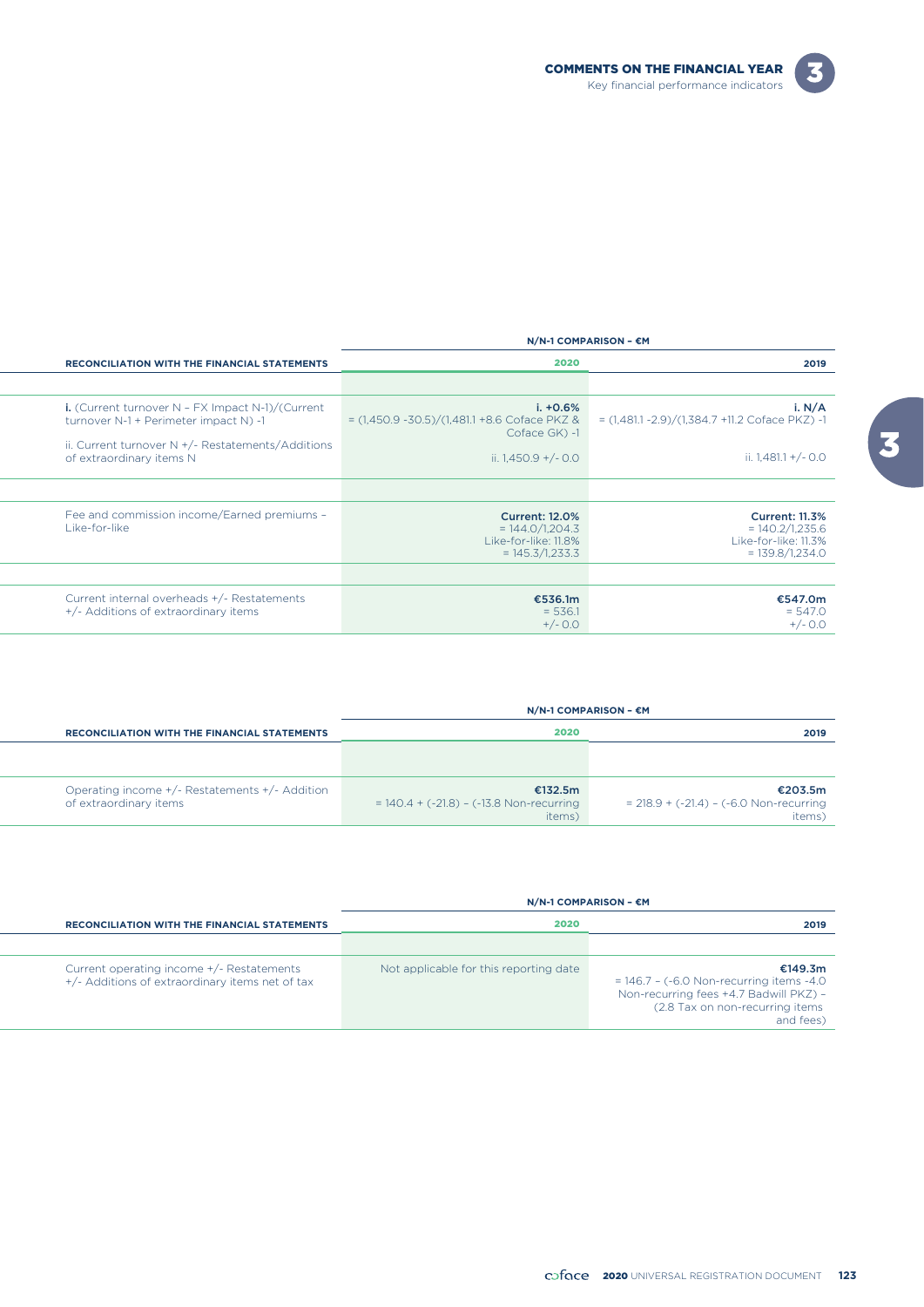

### d) Alternative Performance Measures related to the combined ratio

| <b>DEFINITION</b>                                                                                                                                                                                                                                                                                                                       | <b>JUSTIFICATION</b>                                                                                                                                                                                 |
|-----------------------------------------------------------------------------------------------------------------------------------------------------------------------------------------------------------------------------------------------------------------------------------------------------------------------------------------|------------------------------------------------------------------------------------------------------------------------------------------------------------------------------------------------------|
| Loss ratio gross of reinsurance (loss ratio before reinsurance) and gross loss ratio with claims<br>handling expenses refer to the same indicator                                                                                                                                                                                       |                                                                                                                                                                                                      |
| The ratio of claims expenses to gross earned premiums (the sum of gross earned premiums<br>and unearned premium provisions), net of premium refunds.                                                                                                                                                                                    | Indicator for monitoring the level of loss<br>borne by the Group with respect<br>to premiums, after ceded reinsurance.                                                                               |
| Loss ratio net of reinsurance (loss ratio after reinsurance)                                                                                                                                                                                                                                                                            |                                                                                                                                                                                                      |
| Ratio between claims expenses net of claims expenses ceded to reinsurers under reinsurance<br>treaties entered into by the Group, and total earned premiums net of premiums ceded to<br>reinsurers.                                                                                                                                     | Indicator for monitoring the level of loss<br>borne by the Group with respect<br>to premiums, after ceded reinsurance.                                                                               |
| Cost ratio before reinsurance                                                                                                                                                                                                                                                                                                           |                                                                                                                                                                                                      |
| Ratio between operating expenses (net of employee profit sharing) less other income*<br>and earned premiums.                                                                                                                                                                                                                            | Indicator for monitoring the level of<br>operating expenses (insurance contracts<br>portfolio acquisition and management)<br>borne by the Group with respect<br>to premiums.                         |
| <b>Cost ratio after reinsurance</b>                                                                                                                                                                                                                                                                                                     |                                                                                                                                                                                                      |
| Ratio between operating expenses (net of employee profit sharing) less other income* net<br>of commissions received from reinsurers under reinsurance treaties entered into by the Group,<br>and the total of earned premiums net of premiums ceded to reinsurers.                                                                      | Indicator for monitoring the level of<br>operating expenses (insurance contracts<br>portfolio acquisition and management)<br>borne by the Group with respect<br>to premiums after ceded reinsurance. |
| <b>Combined ratio before/after reinsurance</b>                                                                                                                                                                                                                                                                                          |                                                                                                                                                                                                      |
| The combined ratio is the sum of the loss ratios (before/after reinsurance) and cost ratios<br>(before/after reinsurance) as defined above.                                                                                                                                                                                             | Overall profitability indicator of the<br>Group's activities and of its technical<br>margin before and after ceded<br>reinsurance.                                                                   |
| Net combined ratio excluding restated and extraordinary items [A]                                                                                                                                                                                                                                                                       |                                                                                                                                                                                                      |
| Restatement or Addition of items considered as extraordinary with respect to combined ratio<br>after reinsurance. This includes extraordinary income and expenses impacting either turnover<br>(see definition above, (1)) or overheads (see definition above (2)).                                                                     | Indicator used to compare changes<br>in combined ratios after reinsurance<br>by excluding extraordinary items.                                                                                       |
| Loss ratio excluding extraordinary items [B]                                                                                                                                                                                                                                                                                            |                                                                                                                                                                                                      |
| Restatement or Addition of items considered as extraordinary with respect to loss ratio net<br>of reinsurance.                                                                                                                                                                                                                          | Indicator used to compare changes in loss<br>ratios after reinsurance by excluding<br>extraordinary items.                                                                                           |
| Net cost ratio excluding restated and extraordinary items [C]                                                                                                                                                                                                                                                                           |                                                                                                                                                                                                      |
| Restatement or Addition of items considered as extraordinary to cost ratio after reinsurance:<br>these include extraordinary income and expenses impacting either turnover (see definition above,<br>(1) or overheads (see definition above (2)).                                                                                       | Indicator used to compare changes in cost<br>ratios after reinsurance by excluding<br>extraordinary items.                                                                                           |
| Current year gross loss ratio - before reinsurance excluding claims handling expenses [D]                                                                                                                                                                                                                                               |                                                                                                                                                                                                      |
| Ultimate claims expense (after recoveries) over earned premiums (after premium refunds)<br>for the current year. The insurance period is exclusively the current year N.                                                                                                                                                                | Indicator used to calculate the loss ratio<br>before reinsurance excluding claims<br>handling expenses.                                                                                              |
| Prior year gross loss ratio - before reinsurance excluding claims handling expenses [E]                                                                                                                                                                                                                                                 |                                                                                                                                                                                                      |
| Corresponds to gains/losses for insurance periods prior to current year N excluded. A gain or loss<br>corresponds to an excess or deficit of claims provisions compared with the loss ratio actually<br>recorded.                                                                                                                       | Indicator used to calculate the loss ratio<br>before reinsurance excluding claims<br>handling expenses.                                                                                              |
| Comprehensive gross loss ratio - before reinsurance excluding claims handling expenses [F]                                                                                                                                                                                                                                              |                                                                                                                                                                                                      |
| Corresponds to the accounting loss ratio for all insurance periods (current year N and its prior<br>years). This concerns the loss ratio before reinsurance excluding claims handling expenses.                                                                                                                                         | Key indicator in loss monitoring.                                                                                                                                                                    |
| Operating expenses include overheads linked to the execution of additional services (business information and debt collection) inherent to the credit insurance<br>business. These also include overheads for service businesses carried out by the Group, such as factoring. In order for the cost ratio calculated by the Group to be |                                                                                                                                                                                                      |

business. These also include overheads for service businesses carried out by the Group, such as factoring. In order for the cost ratio calculated by the Group to be<br>comparable to the cost ratio calculated by other main mar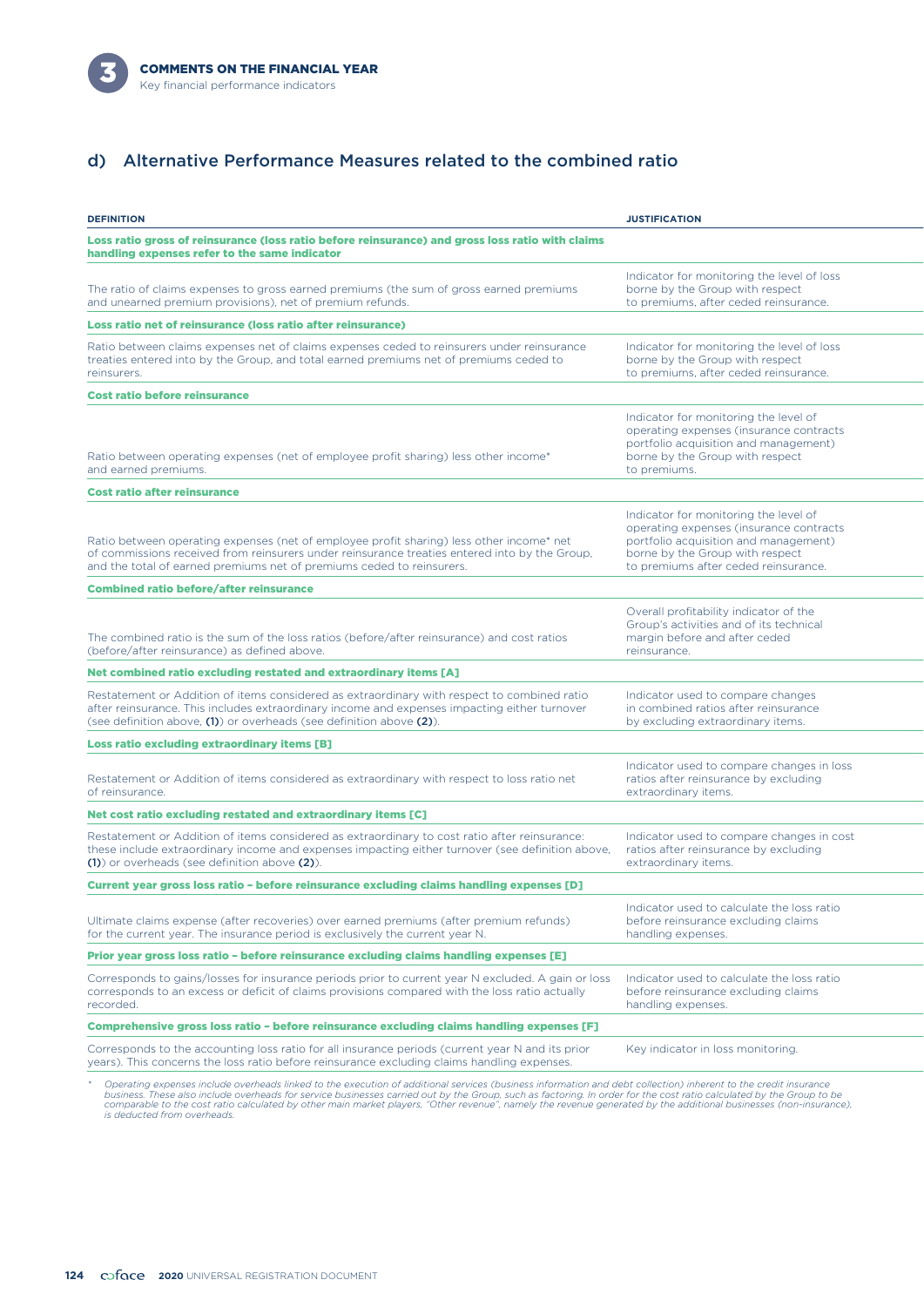



|                                                                                                                                                                        | N/N-1 COMPARISON - €M                                               |                                                             |
|------------------------------------------------------------------------------------------------------------------------------------------------------------------------|---------------------------------------------------------------------|-------------------------------------------------------------|
| RECONCILIATION WITH THE FINANCIAL STATEMENTS                                                                                                                           | 2020                                                                | 2019                                                        |
|                                                                                                                                                                        |                                                                     |                                                             |
| - Claims expenses/Gross earned premiums                                                                                                                                | See 3.7.3 - "Breakdown of the calculation of ratios at December 31" |                                                             |
|                                                                                                                                                                        |                                                                     |                                                             |
| - (Claims expenses + Ceded claims + Change in provisions on claims<br>net of recourse)/(Gross earned premiums + Expenses from ceded<br>reinsurance)                    | See 3.7.3 - "Breakdown of the calculation of ratios at December 31" |                                                             |
| - (Operating expenses - Employee profit sharing - Other<br>income)/Gross earned premiums                                                                               | See 3.7.3 - "Breakdown of the calculation of ratios at December 31" |                                                             |
|                                                                                                                                                                        |                                                                     |                                                             |
| - (Operating expenses - Employee profit sharing - Other income -<br>Commissions received from reinsurers)/(Gross earned premiums<br>+ Expenses from ceded reinsurance) | See 3.7.3 - "Breakdown of the calculation of ratios at December 31" |                                                             |
|                                                                                                                                                                        |                                                                     |                                                             |
| Loss ratio (before/after reinsurance) + Cost ratio (before/after<br>reinsurance)                                                                                       | See 3.7.3 - "Breakdown of the calculation of ratios at December 31" |                                                             |
|                                                                                                                                                                        |                                                                     |                                                             |
| Combined ratio after reinsurance +/- Restatements/Additions of<br>extraordinary items                                                                                  | $[A] = [B] + [C]$<br>84.5%<br>$= 53.0\% + 31.6\%$                   | $[A] = [B] + [C]$<br>77.7%<br>$= 45.0\% + 32.7\%$           |
|                                                                                                                                                                        |                                                                     |                                                             |
| Loss ratio after reinsurance +/- Restatements/Additions of<br>extraordinary items                                                                                      | 53.0%<br>$= 47.7\% + (-5.3)$ pt                                     | 45.0%<br>$= 45.0\% + (-0.0)$ pt                             |
|                                                                                                                                                                        |                                                                     |                                                             |
| Cost ratio after reinsurance +/- Restatements/Additions of<br>extraordinary items                                                                                      | 31.6%<br>$= 32.1\% -0.5$ pt                                         | 32.7%<br>$= 32.7\% + (-0.0)$ pt                             |
|                                                                                                                                                                        |                                                                     |                                                             |
| Claims reported in the current year/Earned premiums for the<br>current year, see ultimate loss ratios development triangle                                             | 78.4%<br>= see ultimate loss ratios<br>development triangle         | 73.1%<br>= see ultimate loss ratios<br>development triangle |
|                                                                                                                                                                        |                                                                     |                                                             |
| $[E] = [F - D]$                                                                                                                                                        | (29.3%)<br>$= 49.1\% - 78.4\%$                                      | (32.2%)<br>$= 40.9\% - 73.1\%$                              |
|                                                                                                                                                                        |                                                                     |                                                             |
| - (Claims paid net of recourse + Change in claims<br>provisions)/Earned premiums                                                                                       | 49.1%<br>$= -(-591.8/1,204.3)$                                      | 40.9%<br>$= -(-505.0/1,235.6)$                              |
|                                                                                                                                                                        |                                                                     |                                                             |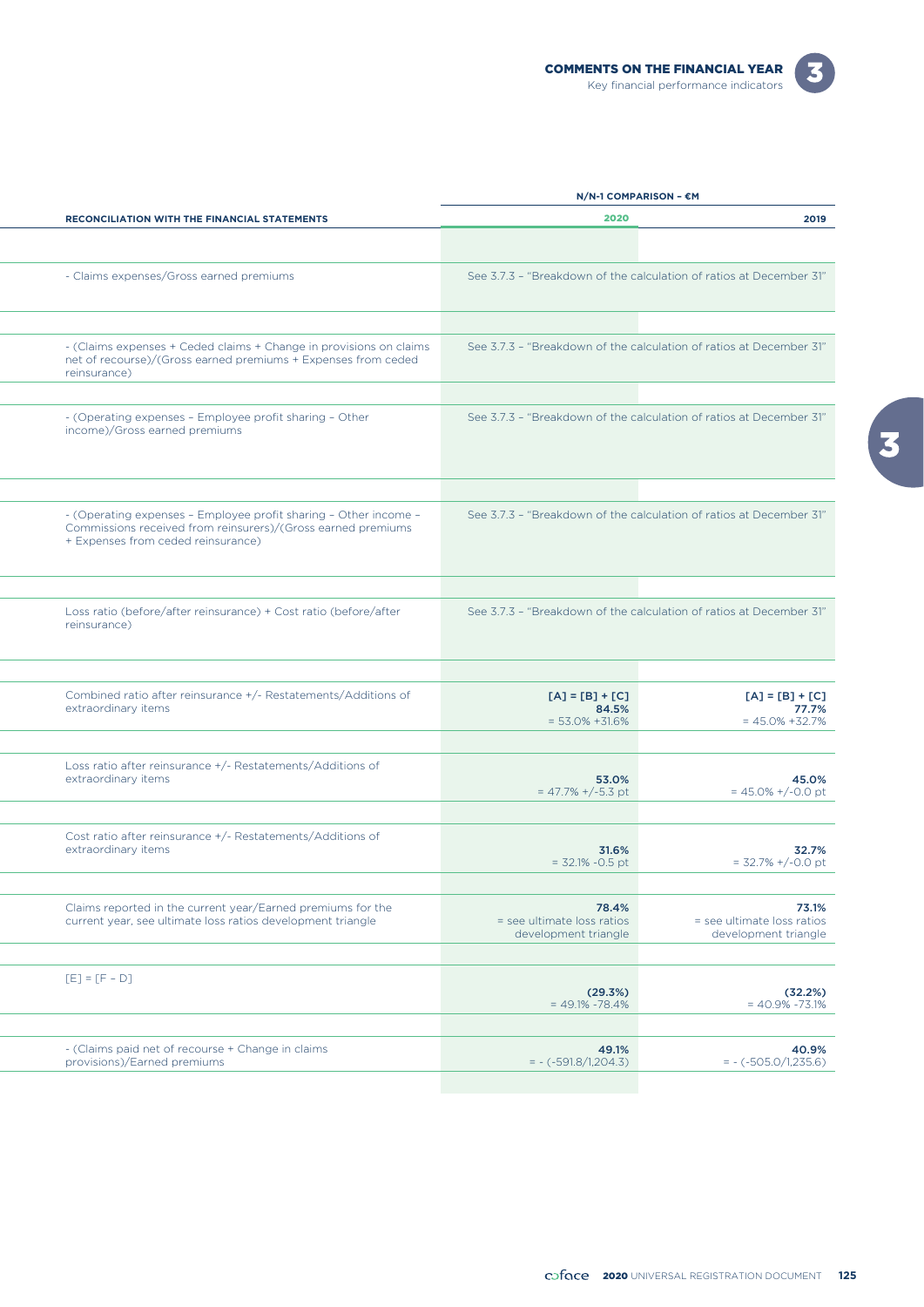

### e) Alternative Performance Measures related to equity

| <b>DEFINITION</b>                                                                                                                                                                                                                                                                                                                                                                         | <b>JUSTIFICATION</b>                                                                                                                                             |
|-------------------------------------------------------------------------------------------------------------------------------------------------------------------------------------------------------------------------------------------------------------------------------------------------------------------------------------------------------------------------------------------|------------------------------------------------------------------------------------------------------------------------------------------------------------------|
| <b>ROATE - Return on average tangible equity</b>                                                                                                                                                                                                                                                                                                                                          |                                                                                                                                                                  |
| Net income (Group share) over average tangible equity (average equity (Group share)<br>for the period restated for intangible assets).                                                                                                                                                                                                                                                    | The return on equity ratio is used to<br>measure the return on the Coface Group's<br>invested capital.                                                           |
| <b>ROATE excluding non-recurring items</b>                                                                                                                                                                                                                                                                                                                                                |                                                                                                                                                                  |
| The calculation of RoATE (see definition of RoATE above) is based on net income excluding<br>non-recurring items and Average Tangible Equity (see RoATE definition above) excluding<br>non-recurring items. For this calculation, interest or commissions linked to capital management<br>instruments (such as hybrid debt, contingent equity) are not considered as non-recurring items. | The calculation of the return on equity<br>ratio excluding non-recurring items is<br>used to monitor the Group's profitability<br>between two reporting periods. |

## f) Alternative Performance Measures related to the investment portfolio

| <b>DEFINITION</b>                                                                                                                                                                                                                                 | <b>JUSTIFICATION</b>                                                                                                                 |
|---------------------------------------------------------------------------------------------------------------------------------------------------------------------------------------------------------------------------------------------------|--------------------------------------------------------------------------------------------------------------------------------------|
| <b>Accounting rate of return of financial assets</b>                                                                                                                                                                                              |                                                                                                                                      |
| Investment income before income from equity securities, foreign exchange income and financial<br>expenses compared with the balance sheet total of financial assets excluding equity securities.                                                  | Indicator used to monitor the accounting<br>performance of the financial assets<br>portfolio.                                        |
| Accounting rate of return of financial assets excluding income from disposals                                                                                                                                                                     |                                                                                                                                      |
| Investment income before income from equity securities, foreign exchange income and financial<br>expense excluding capital gains or losses on disposals compared with the balance sheet total<br>of financial assets excluding equity securities. | Indicator used to monitor the recurring<br>accounting performance of the financial<br>assets portfolio.                              |
| <b>Economic rate of return of financial assets</b>                                                                                                                                                                                                |                                                                                                                                      |
| Economic performance of the asset portfolio. Thus, the change in revaluation reserves for the<br>year over the balance sheet total of financial assets is added to the accounting rate of return.                                                 | Indicator used to monitor the economic<br>performance of the financial assets<br>portfolio.                                          |
| <b>Investment portfolio income</b>                                                                                                                                                                                                                |                                                                                                                                      |
| Investment portfolio income (shares/fixed-income instruments and real estate).                                                                                                                                                                    |                                                                                                                                      |
|                                                                                                                                                                                                                                                   | Used to monitor the income from the<br>investment portfolio only.                                                                    |
| <b>Other</b>                                                                                                                                                                                                                                      |                                                                                                                                      |
| Income from derivatives excluding currency derivatives, income from equity securities<br>and investment fees.                                                                                                                                     | Used to monitor income from equity<br>securities, derivatives excluding currency<br>derivatives and fees relating to<br>investments. |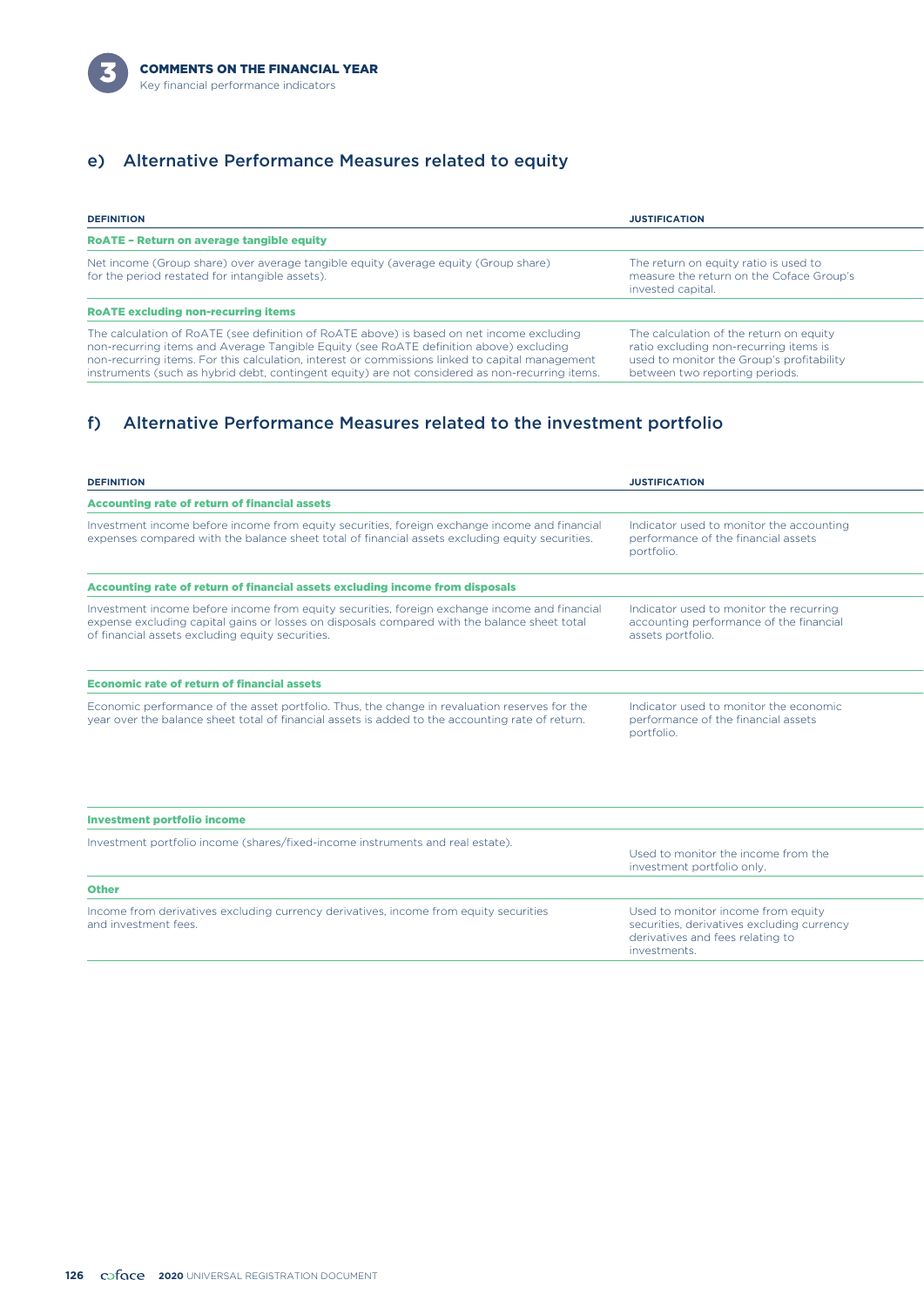| $N/N-1$ COMPARISON - $\epsilon$ M                                                                                                                                                                                                                                                                    |                                     |                                         |
|------------------------------------------------------------------------------------------------------------------------------------------------------------------------------------------------------------------------------------------------------------------------------------------------------|-------------------------------------|-----------------------------------------|
| <b>RECONCILIATION WITH THE FINANCIAL STATEMENTS</b>                                                                                                                                                                                                                                                  | 2020                                | 2019                                    |
|                                                                                                                                                                                                                                                                                                      |                                     |                                         |
| Net income (Group share) for year N/[(Equity (Group share) N-1,<br>restated for intangible assets N-1 + Equity (Group share) restated for<br>intangible assets N)/2]                                                                                                                                 | 4.8%<br>$= 82.9/[(1,704 +1,767)/2]$ | 8.9%<br>$= 146.7 / [(1,704 + 1,586)/2]$ |
|                                                                                                                                                                                                                                                                                                      |                                     |                                         |
| Net income (Group share) for year N excluding non-recurring<br>items/[Equity (Group share) excluding non-recurring items N-1, restated<br>for intangible assets N-1 + Equity (Group share) excluding non-recurring Not applicable for this reporting<br>items N restated for intangible assets N)/2] | date                                | 9.1%<br>$= 149.3 / [(1,706 + 1,586)/2]$ |

| 2020                                                                 | <b>RECONCILIATION WITH THE FINANCIAL STATEMENTS</b>                                                                                                                                                                                                                                                                                                                                                                                                                                                                                                                                 |  |
|----------------------------------------------------------------------|-------------------------------------------------------------------------------------------------------------------------------------------------------------------------------------------------------------------------------------------------------------------------------------------------------------------------------------------------------------------------------------------------------------------------------------------------------------------------------------------------------------------------------------------------------------------------------------|--|
|                                                                      |                                                                                                                                                                                                                                                                                                                                                                                                                                                                                                                                                                                     |  |
| 1.1%<br>$= 31.1/((2.984 - 150))$<br>$+ (2,991 - 142))/2$             | Investment portfolio income/((market value of financial assets (shares<br>excluding equity securities, real estate, fixed-income instruments) year N<br>+ market value of financial assets (shares excluding equity securities, real<br>estate, fixed-income instruments) year N-1)/2)                                                                                                                                                                                                                                                                                              |  |
|                                                                      |                                                                                                                                                                                                                                                                                                                                                                                                                                                                                                                                                                                     |  |
| 1.2%<br>$= (31.1 + 1.7) / (((2.984 - 150))$<br>$+ (2,991 - 142))/2$  | Investment portfolio income excluding capital gains or losses/((market<br>value of financial assets (shares excluding equity securities, real estate,<br>fixed-income instruments) year $N +$ market value of financial assets<br>(shares excluding equity securities, real estate, fixed-income instruments)<br>year N-1)/2).                                                                                                                                                                                                                                                      |  |
|                                                                      |                                                                                                                                                                                                                                                                                                                                                                                                                                                                                                                                                                                     |  |
| 1.5%<br>$=(31.1 + 96.2 - 85.2)/(((2.988 -$<br>$150) + (2,991 - 142)$ | Accounting rate of return on financial assets + (revaluation reserves of<br>financial assets (shares excluding equity securities, real estate,<br>fixed-income instruments) year N- revaluation reserves of financial assets<br>(shares excluding equity securities, real estate, fixed-income instruments)<br>year N-1)/((market value of financial assets (shares excluding equity<br>securities, real estate, fixed-income instruments) year N + market value<br>of financial assets (shares excluding equity securities, real estate,<br>fixed-income instruments) year N-11/2) |  |
|                                                                      |                                                                                                                                                                                                                                                                                                                                                                                                                                                                                                                                                                                     |  |
| €31.1m<br>$= -6.8 + 22.2$<br>$+9.7 + 6.0$                            | Income from shares excluding equity securities + income from<br>fixed-income instruments + real estate income                                                                                                                                                                                                                                                                                                                                                                                                                                                                       |  |
|                                                                      |                                                                                                                                                                                                                                                                                                                                                                                                                                                                                                                                                                                     |  |
| (€4.2m)<br>$= -3.5 + 5.2 - 6.0$                                      | Income from derivatives excluding exchange rate + income from equity<br>securities + investment fees                                                                                                                                                                                                                                                                                                                                                                                                                                                                                |  |
|                                                                      | N/N-1 COMPARISON - €M                                                                                                                                                                                                                                                                                                                                                                                                                                                                                                                                                               |  |

L,

 $\mathbb{R}^2$ 

 $\overline{\mathbf{3}}$ 

 $\boxed{3}$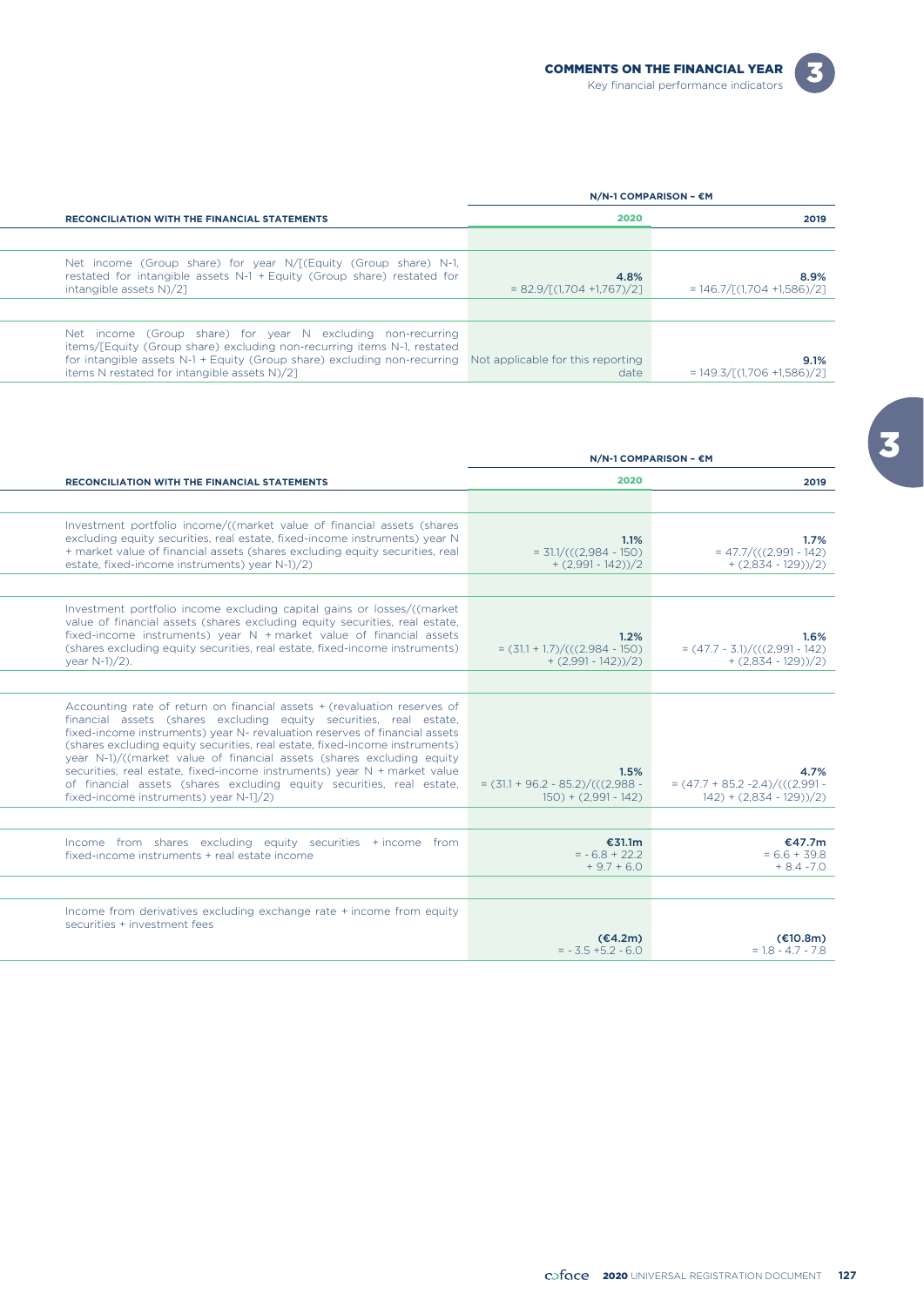

## g) Alternative Performance Measures linked to reinsurance

| <b>DEFINITION</b>                                                                                                                                                                                                                                                                                                        | <b>JUSTIFICATION</b>                                        |
|--------------------------------------------------------------------------------------------------------------------------------------------------------------------------------------------------------------------------------------------------------------------------------------------------------------------------|-------------------------------------------------------------|
| <b>Ceded premiums/Gross earned premiums (rate of ceded premiums)</b>                                                                                                                                                                                                                                                     |                                                             |
| Weight of Ceded premiums compared with earned premiums. Ceded premiums correspond to<br>the share of earned premiums that Coface cedes to its reinsurers under reinsurance treaties<br>signed with them. Earned premiums correspond to the sum of written premiums and provisions<br>on earned premiums not yet written. | Indicator used to monitor changes<br>in reinsurance income. |
| Ceded claims/total claims (rate of ceded claims)                                                                                                                                                                                                                                                                         |                                                             |
| Weight of ceded claims compared with total claims. Ceded claims correspond to the share<br>of Coface claims ceded to its reinsurers under reinsurance treaties signed with them.                                                                                                                                         | Indicator used to monitor changes in<br>reinsurance income. |
| Underwriting income before/after reinsurance (underwriting income gross/net of reinsurance)                                                                                                                                                                                                                              |                                                             |
| See definition above (financial indicators).<br>Underwriting income before and after reinsurance is now reported directly in the income statement<br>following changes in its presentation.                                                                                                                              |                                                             |

# **3.8 INVESTMENTS OUTSIDE THE INVESTMENT PORTFOLIO**

Information can be found in Note 6 "Buildings used in the business and other property, plant and equipment" of the Group's consolidated financial statements.